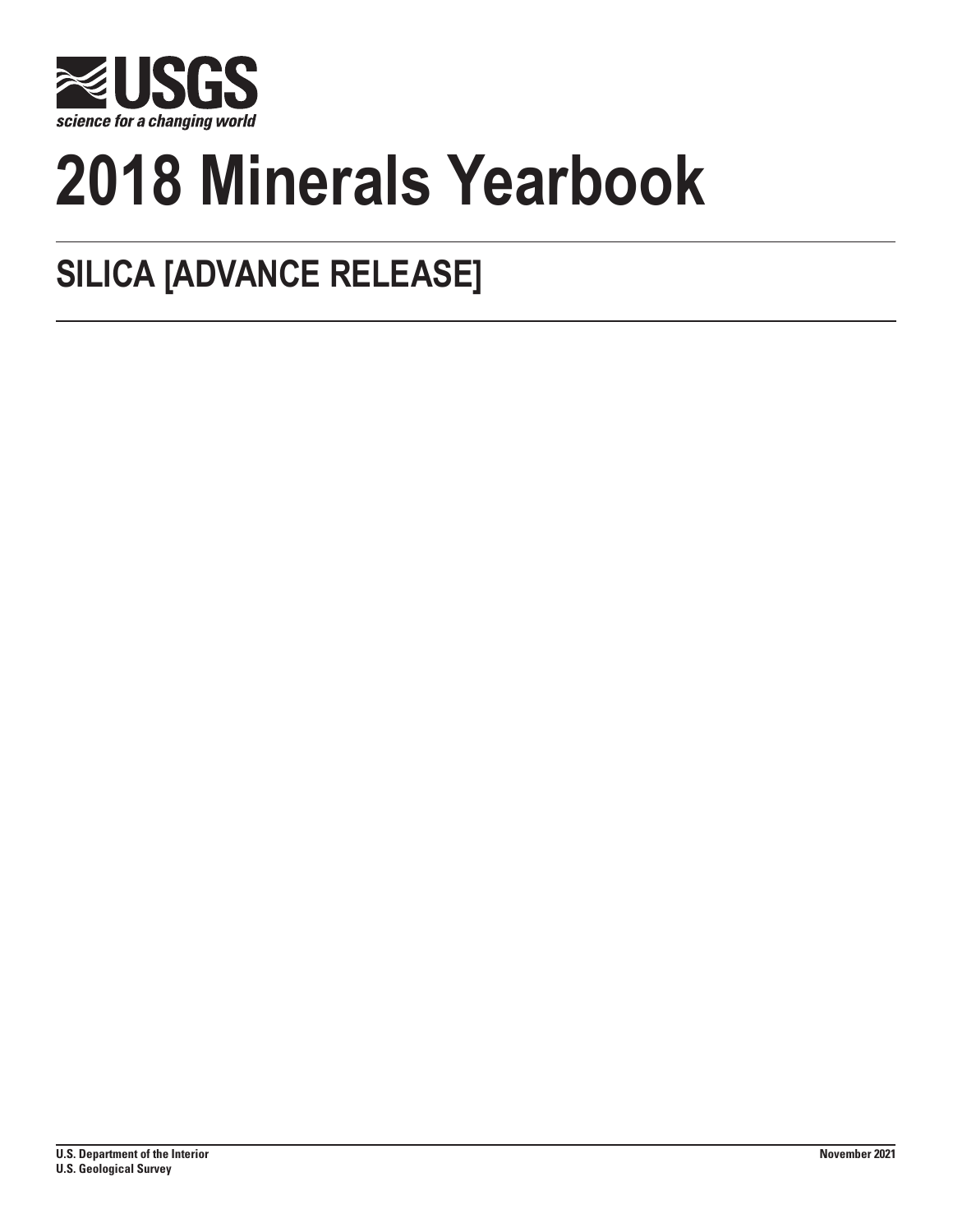### **Silica**

#### By Thomas P. Dolley<sup>1</sup>

#### **Domestic survey data and tables were prepared by Susan M. Weaver, statistical assistant.**

Four silica categories are covered in this report—industrial sand and gravel, quartz crystal (a form of crystalline silica), special silica stone products, and tripoli. Most of the stone covered in the special silica stone products section is novaculite. The section on tripoli includes other fine-grained, porous silica materials, such as rottenstone, that have similar properties and end uses. Certain silica and silicate materials, such as diatomite and pumice, are covered in other chapters of the U.S. Geological Survey (USGS) Minerals Yearbook, volume I, Metals and Minerals. Trade data in this report are from the U.S. Census Bureau. All percentages were calculated using unrounded data.

#### **Industrial Sand and Gravel**

Total industrial sand and gravel production in the United States increased to 121 million metric tons (Mt) in 2018 from the revised 103 Mt in 2017 (table 1). Industrial sand production increased by 18%, and industrial gravel production increased by 4% compared with those in 2017. The value of production in 2018 was \$6.84 billion—an increase of 28% compared with the revised \$5.34 billion in 2017. Estimated world production of industrial sand and gravel in 2018 was 335 Mt, a 5% increase compared with 2017 production (table 10).

The production of 121 Mt of industrial sand and gravel in the United States in 2018 is the largest ever reported by the USGS. During the past several years, the most important driving force in the industrial sand and gravel industry remained the production and sale of hydraulic fracturing sand (frac sand). The consumption of frac sand increased greatly as hydrocarbon exploration in the United States transitioned to natural gas and petroleum extracted from shale deposits. Frac sand production increased by 21% to a record 87.3 Mt in 2018 compared with the previous year (table 6). In 2018, frac sand production increased in concert with increased oil-and-gas-drilling activity in North America.

Industrial sand and gravel, often called silica, silica sand, and (or) quartz sand, includes sands and gravels with high silicon dioxide  $(SiO_2)$  content. End-use examples include abrasives, filtration, foundry, glassmaking, hydraulic fracturing, and silicon metal applications. The specifications for each use differ, but silica resources for most uses are abundant. In almost all cases, silica mining uses open pit or dredging methods with standard mining equipment. Except for temporarily disturbing the immediate area while operations are active, sand and gravel mining usually has limited environmental impact. Following extraction, the silica sand is processed because it is important that the sand is free of any contaminants and separated by grain size, regardless of the eventual end use.

*Production.*—Domestic production data for industrial sand and gravel were developed by the USGS from a voluntary survey of U.S. producers. The USGS canvassed 191 active producers with 308 operations known to produce industrial sand and gravel. Of the 308 surveyed operations, 292 (95%) were active, and 16 were idle or closed. The USGS received responses from 69 operations, and their combined production represented 29% of the U.S. total tonnage. Production data for the nonrespondents were estimated primarily on the basis of previously reported information and were supplemented with worker-hour reports from the Mine Safety and Health Administration (MSHA), information from State agencies, preliminary survey data, and company reports.

The Midwest (East North Central and West North Central divisions) led the Nation with 57% of the 121 Mt of industrial sand and gravel produced in the United States, followed by the South (South Atlantic, East South Central, and West South Central divisions) with 38%, the West (Pacific and Mountain divisions) with 4%, and the Northeast (New England and Middle Atlantic divisions) with 1% (table 2).

The leading producing States were, in descending order, Wisconsin, Texas, Illinois, Missouri, Minnesota, Oklahoma,

*Legislation and Government Programs.*—One of the most important issues affecting the industrial minerals industry has been the potential effect of crystalline silica on human health. The understanding of the regulations, the implementation of the measurements and actions taken to mitigate exposure to crystalline silica, and the appreciation of the effect of such exposure on the future of many industries remain central to an ongoing debate. On March 23, 2016, the Occupational Safety and Health Administration (OSHA) issued a final ruling on permissible occupational exposure limits to respirable crystalline silica. By issuing the ruling, OSHA amended its existing standards for occupational exposure to respirable crystalline silica. The final rule established a new permissible exposure limit of 50 micrograms of respirable crystalline silica per cubic meter of air as an 8-hour time-weighted average in all industries covered by the rule. The final rule was made effective on June 23, 2016. Phased implementation of the new regulations was scheduled to take effect through 2021 (Occupational Safety and Health Administration, 2016, p. 16286, 16288). On August 22, 2018, OSHA announced that new frequently asked questions and training videos on OSHA's standard for respirable crystalline silica in construction were available online. Developed in cooperation with industry and labor organizations, the frequently asked questions and training videos provide employers and workers with OSHA guidance on the standards. The training videos instruct users on methods for controlling exposure to silica dust when performing common construction tasks or using construction equipment (Occupational Safety and Health Administration, 2018).

<sup>1</sup> Deceased.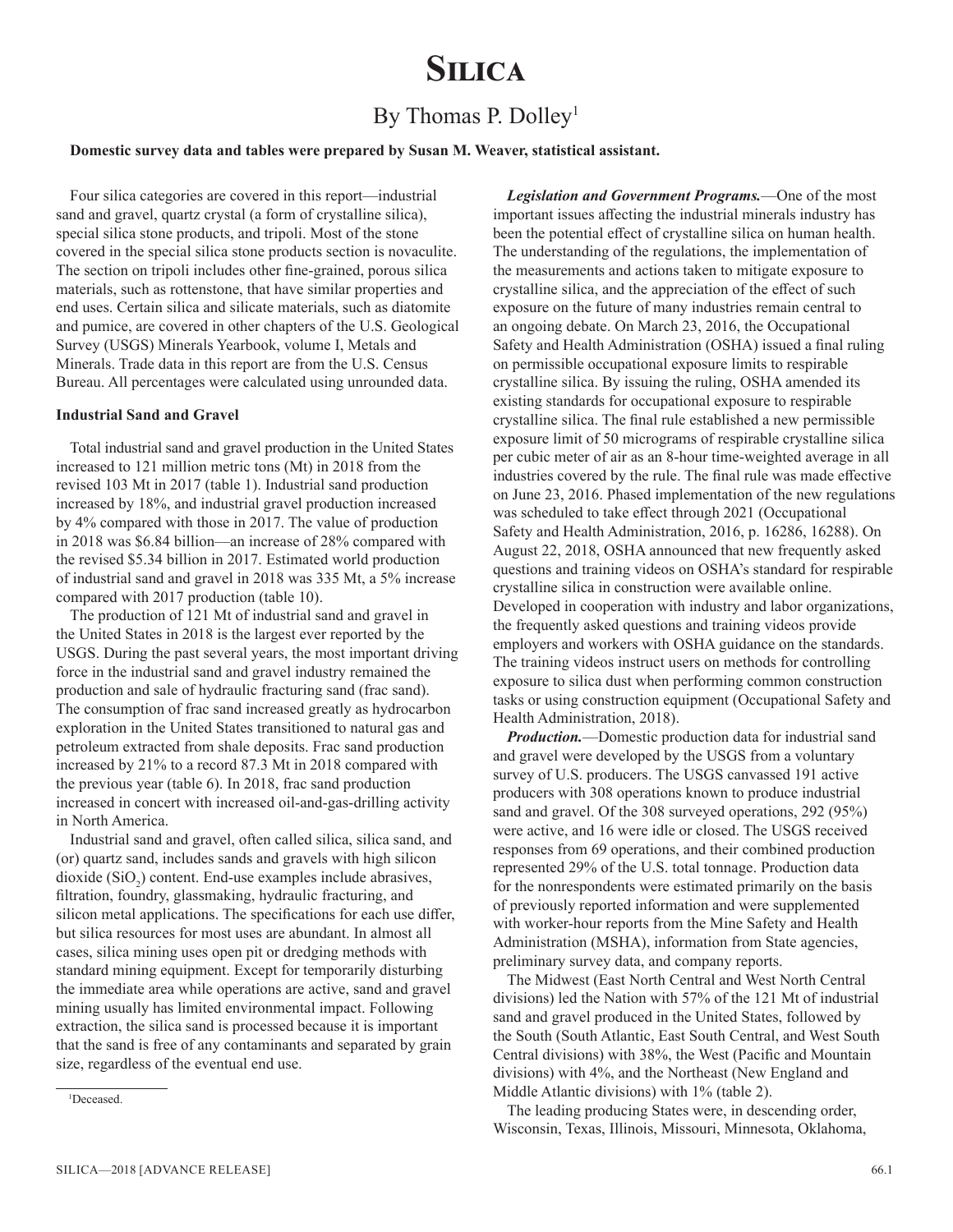Mississippi, North Carolina, Iowa, and Louisiana (table 3). Their combined production accounted for 86% of the national total.

Of the total industrial sand and gravel produced, 93% was produced at 134 operations, each with production of 200,000 metric tons per year or more (table 4). The 10 leading producers of industrial sand and gravel were, in descending order, Covia Holdings Corp.; U.S. Silica Holdings, Inc.; Hi-Crush Partners LP; Superior Silica Sands, LLC; Shale Support Holdings, LLC; Vista Proppants and Logistics, Inc.; Capital Sand Proppants, LLC; SmartSand, Inc.; Badger Mining Corp.; and Pattison Sand Company, Inc. Their combined production represented 65% of the U.S. total.

In 2017, Fairmount Santrol Holdings, Inc. and Unimin Corp. (a wholly owned subsidiary of Belgium's SCR-Sibelco NV), announced that the two companies would merge to form a new single company. On June 1, 2018, the merger was made official with the announcement of the creation of Covia Holdings Corp. and its immediate listing on the New York Stock Exchange (NYSE). Additionally, Fairmount Santrol Holdings, Inc. was delisted from the NYSE (Covia Holdings Corp., 2018). For the past several years, Unimin Corp. and Fairmount Santrol Holdings, Inc. have consistently ranked as the first- and third-leading producers, respectively, according to the USGS voluntary survey of U.S. silica sand producers.

*Consumption.*—Industrial sand and gravel production, reported by producers to the USGS, was material used by the producing companies or sold to their customers. Stockpiled material is not reported until consumed or sold. Of the 121 Mt of industrial sand and gravel sold or used, 73% was consumed as frac sand and sand for well packing and cementing, 7% as glassmaking sand, and 7% as other whole-grain silica (table 6). Other leading uses were foundry sand (3%), ceramics, other ground silica, whole-grain fillers for building products (2% each), and recreational sand (1%). Abrasives, chemicals, fillers, filtration sand, metallurgical flux, roofing granules, silica gravel, and traction sand, combined, accounted for about 3% of industrial sand and gravel end uses (table 6). Consumption of silica sand as frac sand increased by 21% in 2018 compared with that in 2017. Increased consumption was noted for many end uses, including abrasives, ceramics, chemicals, foundry sand, glassmaking sand, ground fillers, other whole grain silica, recreational sand, roofing granules and fillers, traction sand, and whole-grain fillers. Consumption of silica sand for the remaining end uses in 2018 declined compared with that in 2017. Overall, silica gravel consumption increased by 6%, with the exception of the silicon and ferrosilicon metal production end use (table 6).

In some cases, consuming industries are intentionally located near a silica resource. For example, the automotive industry was originally located in the Midwest near clay, coal, iron, and silica resources. Therefore, foundry sands have been widely produced in Illinois, Indiana, Michigan, Ohio, and other Midwestern States. In 2018, 80% of foundry sand was produced in the Midwest (table 6).

In 2018, 63% of frac sand was produced in the Midwest. The principal sources of "Northern White" or "Ottawa" sand in the upper Midwest are the Middle and Upper Ordovician St. Peter Sandstone and the Lower Ordovician and Upper

Cambrian Jordan Formation, along with the Upper Cambrian Wonewoc and Mount Simon Formations, which are gaining in importance. The St. Peter Sandstone in the Midwest is a primary source of "Northern White" or "Ottawa" sand for many end uses, including frac sand. Mined in five States, frac sand from the St. Peter Sandstone is within reasonable transport distance to numerous underground shale formations producing natural gas. Additional frac sand sources to the south include the Upper Cambrian Hickory Sandstone Member of the Riley Formation in Texas, which is referred to informally as "Brown" or "Brady" sand, and the Middle Ordovician Oil Creek Formation in Oklahoma—both sources were increasingly used as proppant owing to lower costs and closer proximity to drilling activity in local basins (Benson and Wilson, 2015, p. 8–22).

Producers of industrial sand and gravel were asked to provide statistics on the destination of silica produced at their operations. The producers were asked to list only the quantity of shipments (no value data were collected in this section of the questionnaire) and the State or other location to which the material was shipped for consumption. Because some producers did not provide this information, their data were estimated or assigned to the "Destination unknown" category. In 2018, 71% of industrial sand and gravel shipped by producers was assigned to that category. All 50 States received industrial sand and gravel. Of the quantity of shipments reported, the States that received the most industrial sand and gravel were, in descending order, Texas, Wisconsin, North Dakota, Pennsylvania, Oklahoma, Ohio, North Carolina, Louisiana, California, and Minnesota. Producers reported exporting 266,000 metric tons (t) of silica to Mexico (table 7).

The share of silica sold for all types of glassmaking increased by 17% compared with that in 2017. Sales of sand for container glass production increased by 33% in 2018, sales for flat glass increased by 3%, but sales to specialty glass manufacturers decreased by 3% compared with those in 2017. The amount of unground silica sand consumed for fiberglass production increased by 17%, but ground silica sand consumed for fiberglass production decreased slightly compared with that in 2017. Silica sand is the largest mineral by volume used in glassmaking and accounts for more than 70% of total batch composition (Industrial Minerals, 2017).

The demand for foundry sand is dependent mainly on automobile and light truck production. Sales of foundry sand increased by about 3% compared with those in 2017.

Whole-grain silica is used regularly in filler-type and building applications. In 2018, consumption of whole-grain fillers for building products was 2.36 Mt, a 10% increase compared with that in 2017.

In 2018, silica sand sales for chemical production were 821,000 t, an increase of about 25% compared with those in 2017. Total sales of silica gravel for silicon and ferrosilicon production, filtration, and other uses increased by 6% in 2018 compared with those in 2017. The main uses for silicon metal are in the manufacture of silanes, silicones, and semiconductorgrade silicon and in the production of aluminum alloys.

*Transportation.*—According to the USGS voluntary survey of U.S. producers, of all industrial sand and gravel produced in 2018, 37% was transported by truck from the plant to the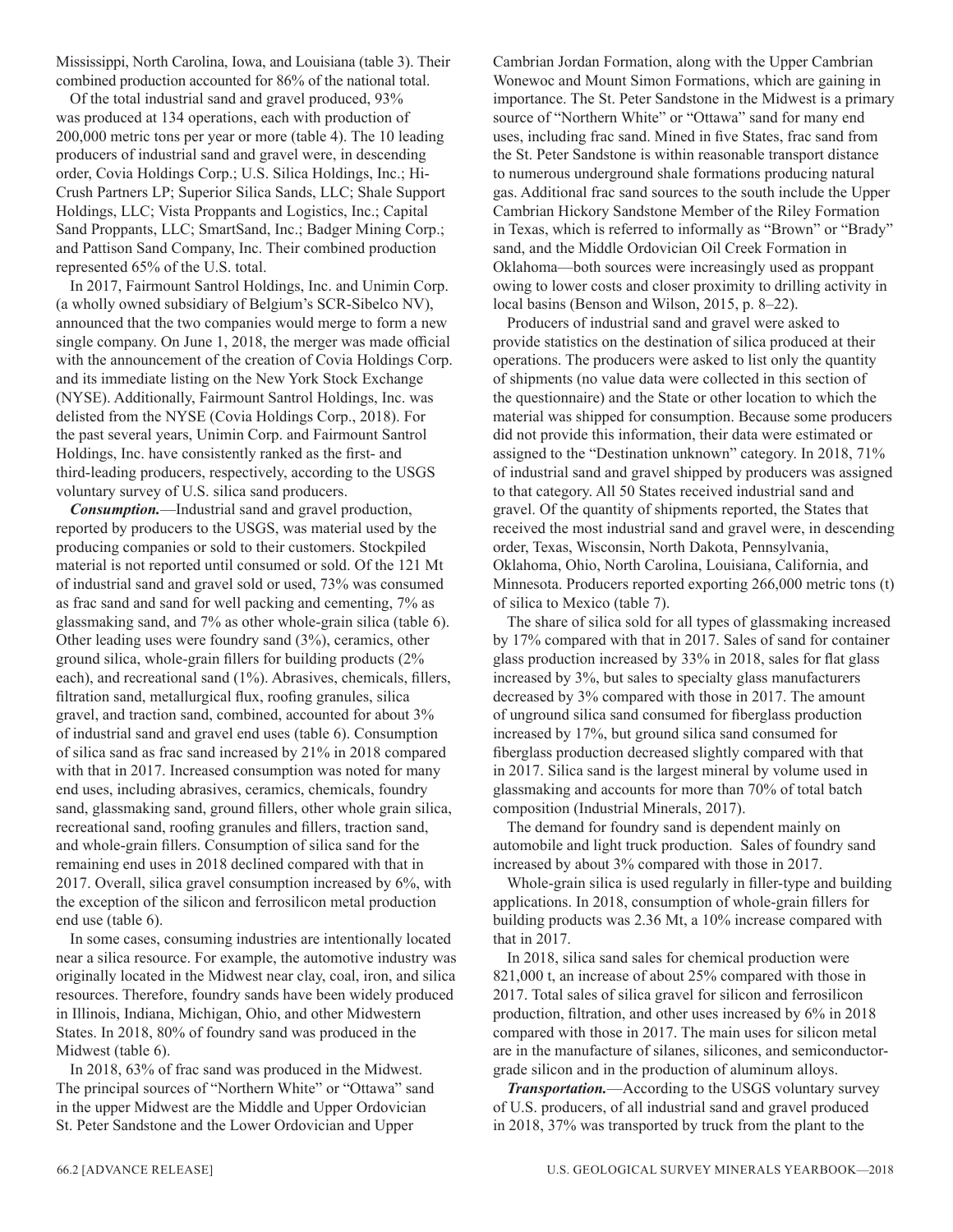site of first sale or use, 25% was transported by rail, 2% was transported by waterway, and 36% was transported by unspecified modes of transport. In any given year, most industrial sand and gravel, including frac sand, was transported by rail and truck to sites of first use, but because some producers did not provide transportation information, some transportation data were assigned to the "unspecified modes of transport" category.

*Prices.*—The average value, free on board plant, of U.S. industrial sand and gravel increased to \$56.40 per metric ton in 2018, an 8% increase compared with the average value of \$52.00 per metric ton in 2017 (table 6). Average values increased for most end uses. The average unit values for industrial sand and industrial gravel were \$56.55 per metric ton and \$23.33 per metric ton, respectively. The average unit value for sand ranged from \$18.90 per metric ton for other whole grain silica to \$70.03 per metric ton for sand for swimming pool filtration. For gravel, unit values ranged from \$20.77 per metric ton for other uses to \$44.38 per metric ton for filtration uses. Nationally, sand for swimming pool filtration had the highest value (\$70.03 per metric ton), followed by ground sand for ceramics (\$67.78 per metric ton); frac sand (\$63.61 per metric ton); ground sand for fiberglass (\$58.68 per metric ton); ground sand for fillers (\$57.44 per metric ton); ground sand for molding and core (\$55.08 per metric ton); and traction sand (\$50.78 per metric ton). Strengthened demand for sand for various industrial end uses placed upward pressure on prices in 2018, along with increased frac sand use per well.

In any given year, producer prices reported to the USGS for silica commonly ranged from several dollars per ton to hundreds of dollars per ton. Prices for certain high-purity quartz products for specialized end uses, not covered in this chapter, can reach thousands of dollars per ton. These specialized end uses include fused quartz crucibles (for the manufacture of silicon metal ingots that are later processed into silicon wafers for the photovoltaic cell and semiconductor markets), solar power cells, hightemperature lamp tubing, and telecommunications uses (Industrial Minerals, 2013).

By geographic division, the average value of industrial sand and gravel was highest in the Midwest (\$59.64 per metric ton), followed by the South (\$54.37 per metric ton), the Northeast (\$45.64 per metric ton), and the West (\$31.96 per metric ton) (table 6). Prices can vary greatly for similar grades of silica at various locations in the United States, owing to tighter supplies and higher production costs in certain regions of the country. For example, the average value of container glass sand varied from \$35.47 per metric ton in the Northeast to \$45.76 per metric ton in the Midwest.

*Foreign Trade.*—Exports of industrial sand and gravel in 2018 increased by 40% compared with the amount exported in 2017, and the associated value increased by about 27% (table 8). Canada was the leading recipient of United States exports, receiving 85% of total industrial sand and gravel exports; Mexico received 7%, and Japan, 4%. The remainder went to many other countries. The average unit value of exports decreased to \$89.59 per metric ton in 2018 from \$98.64 per metric ton in 2017. In 2018, export unit values varied widely by region; exports of silica to Oceania averaged \$1,959.21 per metric ton, and exports to the rest of the world averaged \$85.59 per metric ton (table 8).

Imports for consumption of industrial sand and gravel increased by 7% to 392,000 t, compared with those in 2017 (table 9). Canada supplied about 86% of the silica imports, and imports from Canada averaged \$18.85 per metric ton; this included cost, insurance, and freight to the U.S. ports of entry. The total value of imports was \$19.5 million, with an average unit value of \$49.87 per metric ton. Higher priced imports came from Australia, Belgium, Brazil, Chile, China, Germany, Japan, and Taiwan.

*World Review.*—On the basis of information provided mainly by foreign Governments, world production of industrial sand and gravel was estimated to be 335 Mt (table 10). Of the countries listed, the United States was the leading global producer with 36% of world production, followed, in descending order, by the Netherlands, Spain, Italy, Turkey, India, Malaysia, France, Germany, Bulgaria, and Indonesia. Most countries had some production and consumption of industrial sand and gravel, which are essential to the glass and foundry industries. Because of the great variation in reporting standards, however, obtaining reliable information was sometimes difficult. In addition to the countries listed, many other countries were thought to have had some type of silica production and consumption.

*Outlook*.—The United States is the leading producer, major consumer, and net exporter of silica sand, and is self-sufficient in this mined mineral commodity. Domestic production is expected to continue to satisfy 97% to 98% of U.S. consumption well beyond 2018. By yearend 2018 and continuing into early 2019, leading indicators showed stability of oil and gas drilling and completion activity in North America. Rising global oil and gas prices and increased oilfield activity are likely to result in greater consumption of frac sand and sand for well packing and cementing. Conversely, reduced demand and (or) oversupply could result in reduced consumption of frac sand and sand for well packing and cementing.

Because the unit price for most silica sand is relatively low, the proximity of a silica sand deposit to market location will continue to be an important factor in determining the economic feasibility of developing a deposit. Consequently, a significant number of relatively small operations supply local markets with a limited number of products.

Increased efforts to reduce waste and to increase recycling would likely lower demand for mined glass sand. Glass cullet is an industry term for furnace-ready scrap glass, an important material used in glass manufacturing. Recycling of glass cullet has increased in most industrialized nations, and recycling has accounted for anywhere from 25% to 70% of the raw material needed for the glass container industry in many countries. It has been estimated that for every 10% of recycled glass cullet used in the melting process for glass container manufacture, energy use decreases by approximately 2% to 3%. In 2018, 40% of beer and soft drink glass bottles were recovered for recycling in the United States. An additional 40% of wine and liquor glass bottles and 15% of food and other glass jars were recycled. In total, about 33% of all glass containers were recycled (Glass Packaging Institute, 2019). On the basis of these factors, production of silica sand for glassmaking in 2019 is expected to be 7.4 to 9 Mt.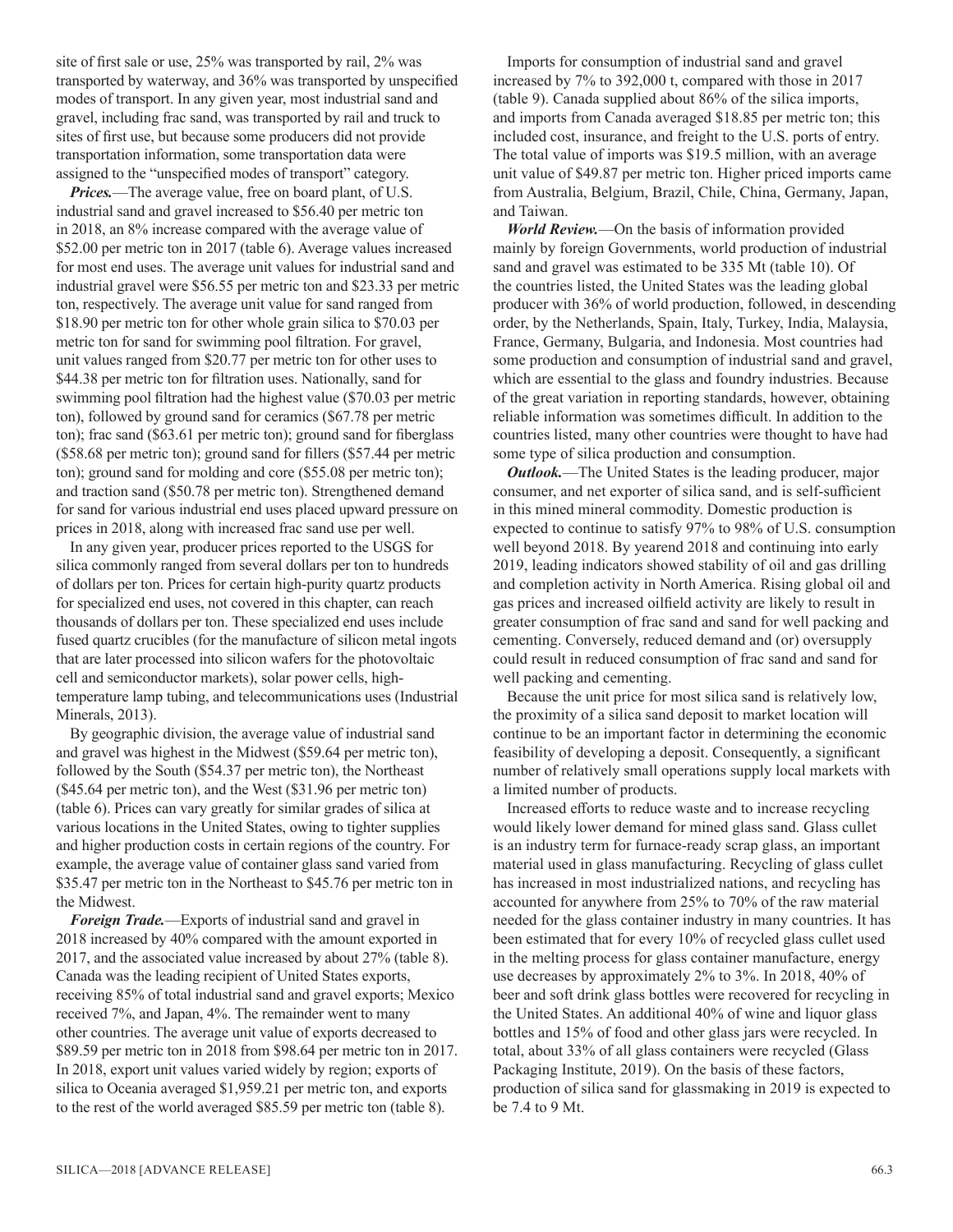Health concerns about the use of silica sand and stricter legislative and regulatory measures concerning crystalline silica exposure could reduce demand in some silica markets. The use of silica sand in the abrasive blast industry was being evaluated as a health hazard, and marketers of competing materials, which include garnet, olivine, and slags, encouraged the use of their "safer" media. In addition, owing to health concerns and compliance with stricter legislative and regulatory measures, the use of ceramic molding media in the foundry industry was being evaluated as a competing material with silica sand.

#### **Quartz Crystal**

Natural quartz crystal was used in most electronic and optical applications until 1971, when it was surpassed by cultured quartz crystal. Cultured quartz is not a mined mineral commodity. Historically, it is synthetically produced from natural feedstock quartz, termed "lascas," which is mined. However, cultured quartz crystal that has been rejected owing to crystallographic imperfections is used by certain companies as feedstock for growing cultured quartz crystal. Mining of lascas in the United States ceased in 1997 owing to competition from less expensive imported lascas, predominantly from mines in Brazil and Madagascar.

The use of natural quartz crystal for carvings and other gemstone applications has continued; more information can be found in the "Gemstones" chapter of the USGS Minerals Yearbook, volume I, Metals and Minerals.

*Legislation and Government Programs.*—The strategic value of quartz crystal was demonstrated during World War II when it gained widespread use as an essential component of military communication systems. After the war, natural electronic-grade quartz crystal was designated as a strategic and critical material for stockpiling by the Federal Government. Cultured quartz crystal, which eventually supplanted natural crystal in nearly all applications, was not commercially available when acquisition of natural quartz crystal for a national stockpile began.

As of December 31, 2018, the National Defense Stockpile (NDS) contained 7,148 kilograms (kg) of natural quartz crystal. The stockpile has 11 weight classes for natural quartz crystal that range from 0.2 kg to more than 10 kg. The stockpiled crystals, however, are primarily in the larger weight classes. The larger pieces are individual crystals in the NDS inventory that weigh 10 kg or more and are suitable as seed crystals, which are very thin crystals cut to exact dimensions, to produce cultured quartz crystal. In addition, many of the stockpiled crystals could be of interest to the specimen and gemstone industry. Little, if any, of the stockpiled material is likely to be used in the same applications as cultured quartz crystal. Brazil traditionally has been the source of such large natural crystals, but changes in mining operations have reduced output.

Natural quartz crystal was not sold from the NDS in 2018, and the Federal Government did not intend to dispose of or sell any of the remaining material.

Quartz crystal is also affected by the regulation of crystalline silica as discussed in the "Legislation and Government Programs" part of the "Industrial Sand and Gravel" section of this chapter.

*Production.*—The USGS collects production data for quartz crystal through a survey of the domestic industry. In 2018, no domestic companies reported the production of cultured quartz crystal. However, cultured quartz crystal production was thought to take place in the United States, but production statistics were not available. Anecdotal evidence indicated that two companies produced cultured quartz crystal in the United States. At least one of these companies used cultured quartz crystal that had been rejected owing to crystallographic imperfections as feedstock for growing cultured quartz crystal. Larger quantities of cultured quartz crystal were produced overseas, primarily in Asia and Europe.

*Consumption.*—In 2018, the USGS collected domestic consumption data for quartz crystal through a survey of 12 U.S. operations that fabricate quartz crystal devices in seven States. Of the 12 operations, 5 responded to the survey. Total U.S. consumption of quartz crystal in 2018, including nonrespondents, was estimated to be in the range of 3,000 to 6,000 kg; consumption of quartz crystal may be greater.

Electronic-grade quartz crystal, also known as cultured quartz crystal, is single-crystal silica with properties uniquely suited for accurate filters, frequency controls, and timers used in electronic circuits. These devices are used for a variety of electronic applications in aerospace hardware, commercial and military navigational instruments, communications equipment, computers, and consumer goods (for example, clocks, games, television receivers, and toys). Such uses generate all demand for electronic-grade quartz crystal. A smaller amount of optical-grade quartz crystal is used for lenses and windows in specialized devices, including some lasers.

*Prices.*—The price of as-grown cultured quartz was estimated to be \$300 per kilogram in 2018. Lumbered quartz, which is as-grown cultured quartz that has been processed by sawing and grinding, was estimated to be \$500 per kilogram in 2018, but the price can range from \$20 per kilogram to more than \$1,500 per kilogram, depending on the application.

*Foreign Trade.*—The U.S. Census Bureau, which is the major Government source of U.S. trade data, does not provide specific import or export statistics on lascas. The U.S. Census Bureau collects export and import statistics on electronic- and opticalgrade quartz crystal. Cultured quartz crystal imports more than doubled to 16,052 kg in 2018 from 6,762 kg in 2017. Cultured quartz crystal exports decreased by 18% to 47,531 kg in 2018 from 57,934 kg in 2017. Cultured quartz crystal is thought to be mostly imported from China, Japan, Russia, and Switzerland.

*World Review.*—Cultured quartz crystal production was concentrated in China, Japan, and Russia; several companies produced crystal in each country. Other producing countries or localities were thought to be Belgium, Brazil, Bulgaria, France, Germany, Italy, Romania, South Africa, Switzerland, Taiwan, and the United Kingdom. Details concerning quartz operations in China, Eastern Europe, and most nations of the Commonwealth of Independent States were unavailable. Operations in Russia, however, have significant capacity to produce synthetic quartz.

*Outlook.*—Demand for cultured quartz crystal for frequencycontrol oscillators and frequency filters in a variety of electronic devices should remain stable. However, during the past several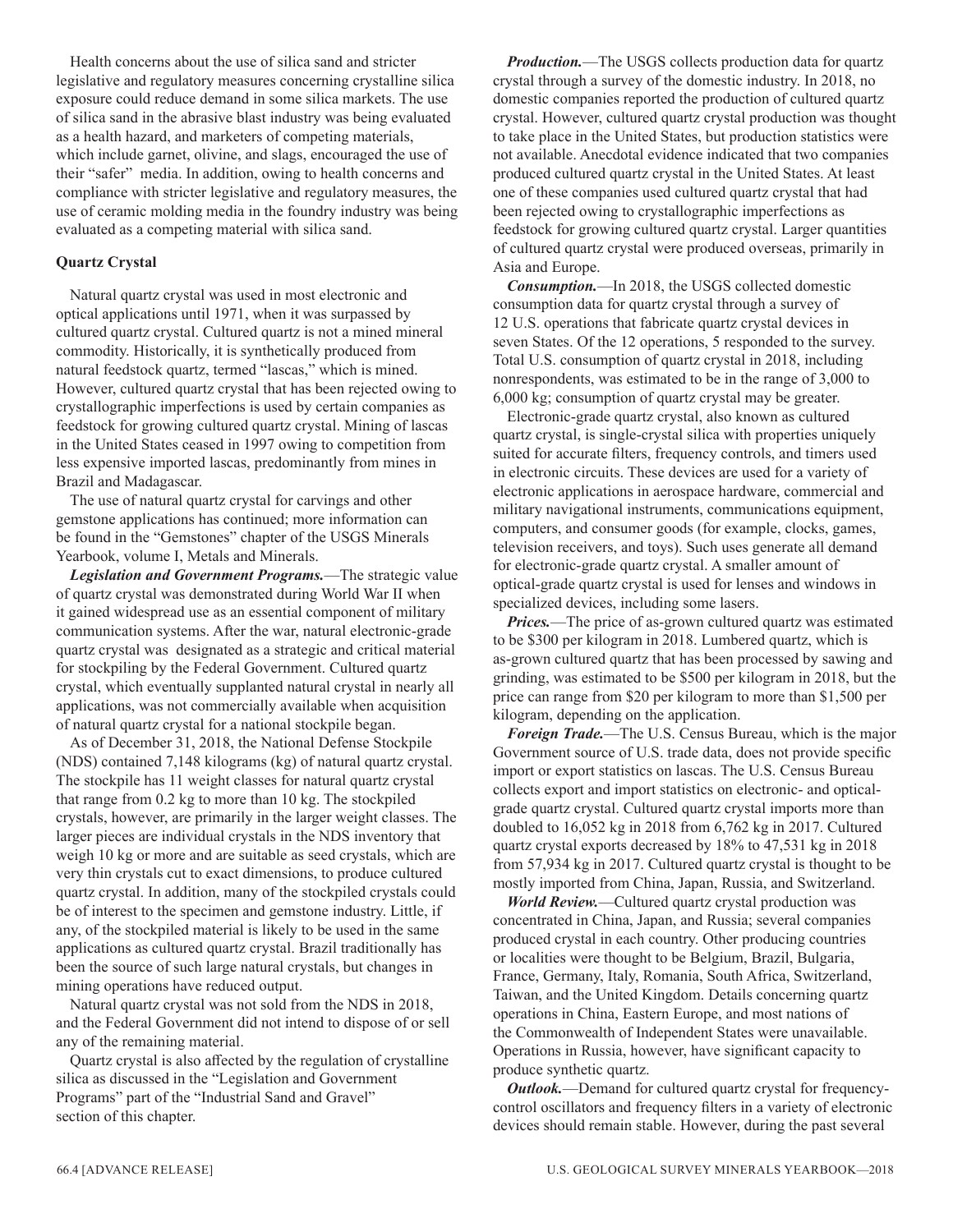years, silicon has gradually replaced cultured quartz in two very important markets—cellular phones and automotive stability control applications. Future capacity increases to grow cultured quartz crystal may be negatively affected by this development. Growth of the consumer electronics market (for example, personal computers, electronic games, and tablet computers) is likely to sustain global production of cultured quartz crystal.

#### **Special Silica Stone Products**

Estimated crude production of special silica stone in 2018 was unchanged compared with that in 2017 (table 1). The value of crude production in 2018 was \$76,000—unchanged compared with that in 2017. Silica stone (another type of crystalline silica) products are materials for abrasive tools, such as deburring media, grinding pebbles, grindstones, hones, oilstones, stone files, tubemill liners, and whetstones. These products are manufactured from novaculite, quartzite, and other microcrystalline quartz rock. This chapter, however, excludes products that are fabricated from such materials by artificial bonding of the abrasive grains (information on other manufactured and natural abrasives may be found in other chapters of the USGS Minerals Yearbook, volume I, Metals and Minerals).

Special silica stone is also affected by the regulation of crystalline silica as discussed in the "Legislation and Government Programs" part of the "Industrial Sand and Gravel" section of this chapter.

*Production.*—In response to a USGS production survey, none of the four domestic firms thought to produce special silica stone responded in 2018. In recent years, Arkansas accounted for most of the value and quantity of reported production. Plants in Arkansas manufactured files, deburring-tumbling media, oilstones, and whetstones.

The industry produced and marketed four main grades of Arkansas whetstone in recent years. The grades range from the high-quality black hard Arkansas stone to Washita stone, a soft coarse stone. In general, the black hard Arkansas stone has a porosity of 0.07% and a waxy luster, and Washita stone has a porosity of 16% and resembles unglazed porcelain.

*Consumption.*—The domestic consumption of special silica stone products consists of a combination of craft, household, industrial, and leisure uses. The leading household use is for sharpening knives and other cutlery, lawn and garden tools, scissors, and shears. Major industrial uses include deburring metal and plastic castings, polishing metal surfaces, and sharpening and honing cutting surfaces. The major recreational use is in sharpening arrowheads, fishhooks, spear points, and sports knives. The leading craft application is sharpening tools for engraving, jewelry making, and woodcarving. Silica stone files also are used in the manufacture, modification, and repair of firearms.

*Prices.*—In 2018, the average value of crude material suitable for cutting into finished products was estimated to be \$239 per metric ton.

*Foreign Trade.*—In 2018, silica stone product exports had a value of \$16.3 million, up slightly from that in 2017. These exports were categorized as "hand sharpening or polishing stones" by the U.S. Census Bureau. This category accounted for most or all the silica stone products exported in 2018.

In 2018, the value of imported silica stone products was \$18.9 million, an increase of 19% from that in 2017. These imports were hand sharpening or polishing stones, which accounted for most or all of the imported silica stone products in 2018. A portion of the finished products that were imported may have been made from crude novaculite originally produced from mines in the United States and exported for processing.

*Outlook.*—Consumption patterns for special silica stone are not expected to change significantly during the next several years. Most of the existing markets are well defined, and the probability of new uses being created is low.

#### **Tripoli**

Tripoli, broadly defined, includes extremely fine-grained crystalline silica in various stages of aggregation. Grain sizes usually range from 1 to 10 micrometers  $(\mu m)$ , but particles as small as 0.1 to 0.2  $\mu$ m are common. Commercial tripoli contains 98% to 99% silica and minor quantities of alumina (as clay) and iron oxide. Tripoli may be white or some shade of brown, red, or yellow, depending on the percentage of iron oxide.

Tripoli also is affected by the regulation of crystalline silica as discussed in the "Legislation and Government Programs" part of the "Industrial Sand and Gravel" section of this chapter.

*Production.*—In 2018, three U.S. firms were known to produce and process tripoli. American Tripoli, Inc. operated a mine and produced finished material in Newton County, MO. Malvern Minerals Co. in Garland County, AR, produced crude and finished material from novaculite. Unimin Specialty Minerals Inc. in Alexander County, IL, produced crude and finished material. Of the three U.S. firms, one responded to the USGS survey. Production for the nonrespondents was estimated based on reports from previous years and supplemented with worker-hour reports from MSHA.

*Consumption.*—Estimated sales of processed tripoli in 2018 decreased by 12% in quantity to 67,600 t with a value of \$18.8 million (table 1). The decrease in tripoli sales was due to decreased demand for its use as a functional filler and extender in adhesives, plastics, rubber, and sealants. In 2018, about 93% of tripoli was used as a filler and extender in caulking compounds, concrete admixture, enamel, linings, paint, plastic, rubber, and other products. Most of the filler-grade tripoli was used in the relatively low-cost concrete admixture end use. Less than 1% of the tripoli was used in brake friction products and refractories. The end-use pattern for tripoli has changed significantly in the past 48 years. In 1970, nearly 70% of processed tripoli was used as an abrasive. In 2018, about 7% of tripoli output was used as an abrasive.

*Price.*—The average unit value as reported by domestic producers of all tripoli sold or used in the United States was estimated to be \$278 per metric ton in 2018. The average unit value of abrasive-grade tripoli sold or used in the United States during 2018 was estimated to be \$311 per metric ton, and the average unit value of filler-grade tripoli sold or used domestically was estimated to be \$279 per metric ton.

*Outlook.*—Consumption patterns for tripoli are not expected to change significantly during the next several years. Most of the existing markets are well defined, and the probability of new uses being created is low.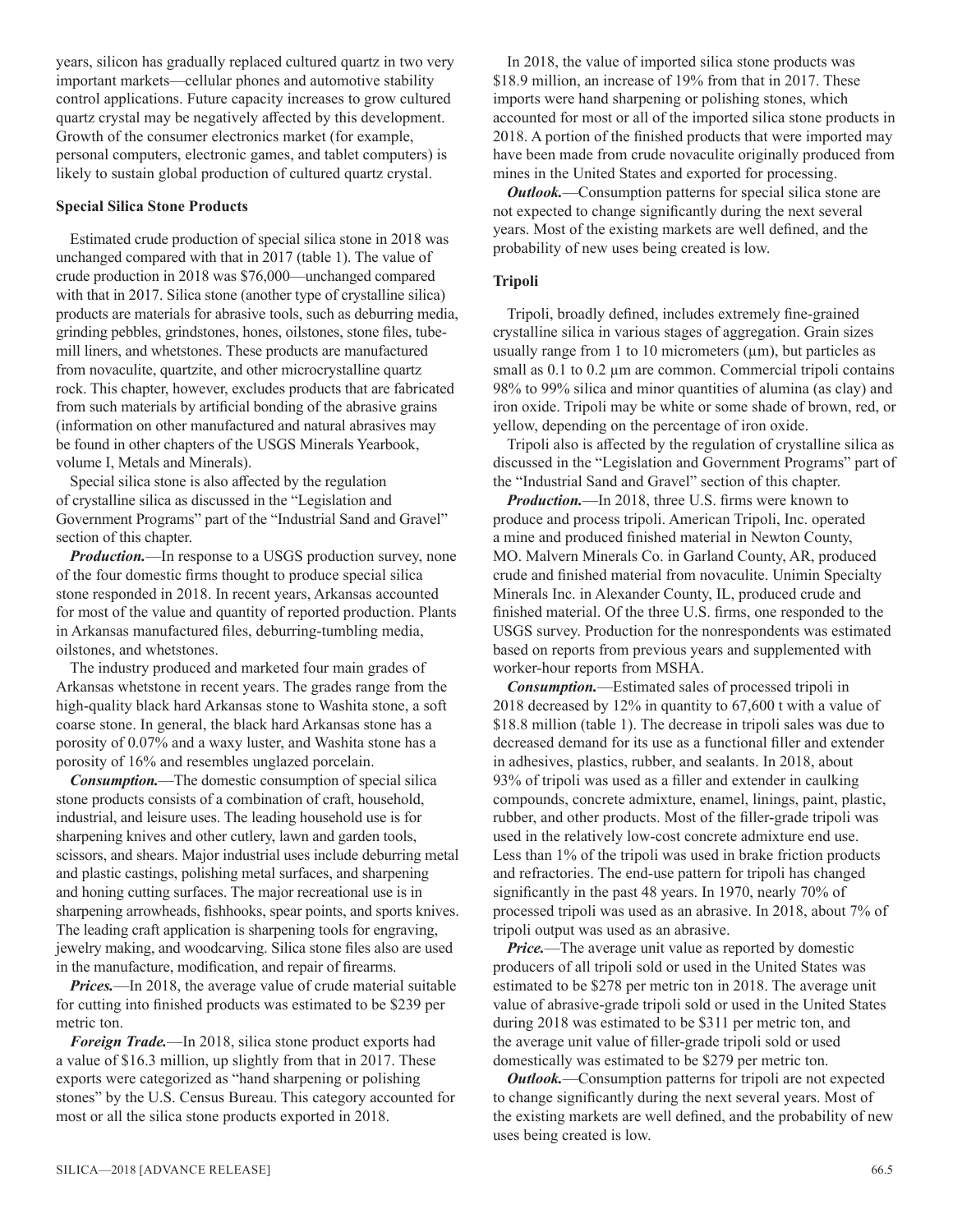#### **References Cited**

Benson, M.E., and Wilson, A.B., 2015, Frac sand in the United States—A geological and industry overview: U.S. Geological Survey Open-File Report 2015–1107, 78 p. (Accessed December 8, 2015, at http://pubs.usgs. gov/of/2015/1107/pdf/ofr20151107.pdf.)

Covia Holdings Corp., 2018, Covia to commence trading following combination of Unimin and Fairmount Santrol: Covia Holdings Corp., 1 p. (Accessed September 27, 2019, at https://www.coviacorp.com/news-release-060118. html.)

Glass Packaging Institute, 2019, Glass recycling facts: Alexandria, VA, Glass Packaging Institute. (Accessed February 7, 2019, at http://www.gpi.org/ recycling/glass-recycling-facts.)

- Industrial Minerals, 2013, High purity quartz—A cut above: Industrial Minerals, no. 555, December, p. 22–25.
- Industrial Minerals, 2017, Is India's glass industry broken?: Industrial Minerals, no. 593, May, p. 39–40.
- Occupational Safety and Health Administration, 2016, Occupational exposure to respirable crystalline silica: Federal Register, v. 81, no. 58, March 25, p. 16286–16890. (Accessed September 22, 2017, at https://www.federalregister.gov/documents/2016/03/25/2016-04800/ occupational-exposure-to-respirable-crystalline-silica.)

Occupational Safety and Health Administration, 2018, U.S. Department of Labor posts new frequently asked questions and videos on OSHA standard for controlling silica in construction: Occupational Safety and Health Administration news release, 1 p. (Accessed September 27, 2019, via https://www.osha.gov/news/newsreleases/trade/08222018.)

#### **GENERAL SOURCES OF INFORMATION**

#### **U.S. Geological Survey Publications**

Abrasives, Manufactured. Ch. in Minerals Yearbook, annual. Abrasives, Manufactured. Mineral Industry Surveys, quarterly. Garnet, Industrial. Ch. in Minerals Yearbook, annual.

Historical Statistics for Mineral and Material Commodities in the United States. Data Series 140.

Pumice and Pumicite. Ch. in Minerals Yearbook, annual.

Quartz Crystal (Industrial). Ch. in Mineral Commodity Summaries, annual.

Silica Sand. Ch. in United States Mineral Resources, Professional Paper 820, 1973.

#### **Other**

Aggregates Manager, monthly.

Ceramics Industry, monthly.

Electronic Component News, monthly.

Electronic News, weekly.

Electronics, biweekly.

Engineering and Mining Journal, monthly.

Glass International, monthly.

Industrial Minerals, monthly.

Pit & Quarry, monthly.

Rock Products, monthly.

Sand and Gravel. Ch. in Mineral Facts and Problems,

U.S. Bureau of Mines Bulletin 675, 1985.

Stockpile Primer, A. U.S. Department of Defense, Directorate of Strategic Materials Management, August 1995.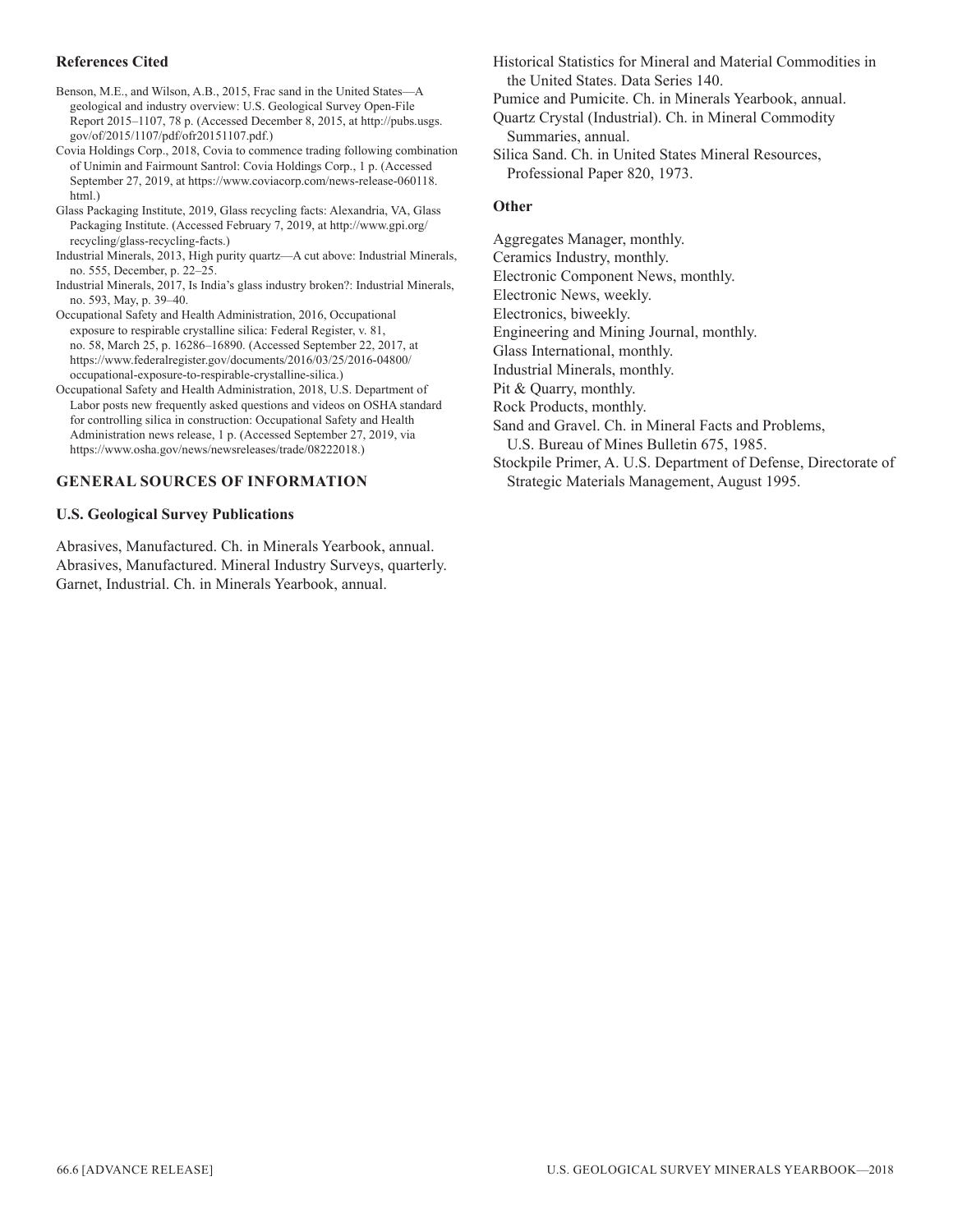#### TABLE 1 SALIENT U.S. SILICA STATISTICS $^1$

#### (Thousand metric tons and thousand dollars unless otherwise specified)

|                                          |             | 2014             | 2015      | 2016             | 2017                   | 2018             |
|------------------------------------------|-------------|------------------|-----------|------------------|------------------------|------------------|
| Industrial sand and gravel: <sup>2</sup> |             |                  |           |                  |                        |                  |
| Sold or used:                            |             |                  |           |                  |                        |                  |
| Quantity:                                |             |                  |           |                  |                        |                  |
| Sand                                     |             | 109,000          | 101,000   | 78,800           | $102,000$ <sup>r</sup> | 121,000          |
| Gravel                                   |             | 744              | 962       | 574              | $513$ <sup>r</sup>     | 531              |
| Total                                    |             | 110,000          | 102,000   | 79,400           | $103,000$ <sup>r</sup> | 121,000          |
| Value:                                   |             |                  |           |                  |                        |                  |
| Sand                                     |             | 8,230,000        | 4,820,000 | 2,800,000        | 5,330,000              | 6,820,000        |
| Gravel                                   |             | 7,540            | 16,100    | 9,850            | $11,300$ <sup>r</sup>  | 12,400           |
| Total                                    |             | 8,240,000        | 4,840,000 | 2,810,000        | 5,340,000              | 6.840.000        |
| Exports:                                 |             |                  |           |                  |                        |                  |
| <b>Quantity</b>                          |             | 4,470            | 3,910     | 2,780            | 4,680                  | 6,560            |
| Value                                    |             | 464,000          | 382,000   | 316,000          | 462,000                | 588,000          |
| Imports for consumption:                 |             |                  |           |                  |                        |                  |
| Quantity                                 |             | 245              | 289       | 281              | 366 <sup>r</sup>       | 392              |
| Value                                    |             | 18,100           | 16,400    | 15,400           | 18,600                 | 19,500           |
| Processed tripoli: <sup>3</sup>          |             |                  |           |                  |                        |                  |
| Ouantity                                 | metric tons | 93,100           | 70,500    | 56,600           | 77,300                 | 67,600           |
| Value                                    |             | 19,500           | 19.400    | 17,300           | 19.000                 | 18,800           |
| Special silica stone:                    |             |                  |           |                  |                        |                  |
| Crude production:                        |             |                  |           |                  |                        |                  |
| Quantity                                 | metric tons | 146 <sup>e</sup> | 205       | 300 <sup>e</sup> | 318 <sup>e</sup>       | 318 <sup>e</sup> |
| Value                                    |             | 36 <sup>e</sup>  | 49        | 72e              | 76e                    | 76 <sup>e</sup>  |
| Sold or used: <sup>e</sup>               |             |                  |           |                  |                        |                  |
| Quantity                                 | metric tons | 465              | 465       | 400              | 418                    | 418              |
| Value                                    |             | 765              | 765       | 700              | 732                    | 732              |

<sup>e</sup>Estimated. <sup>r</sup>Revised.

<sup>1</sup>Table includes data available through April 1, 2020. Data are rounded to no more than three significant digits; may not add to totals shown.

<sup>2</sup> Excludes Puerto Rico.

<sup>3</sup>Includes amorphous silica and Pennsylvania rottenstone.

#### TABLE 2

#### INDUSTRIAL SAND AND GRAVEL SOLD OR USED IN THE UNITED STATES, BY GEOGRAPHIC DIVISION<sup>1</sup>

|                                  |                        | 2017           |                          |                 |              | 2018     |             |          |  |
|----------------------------------|------------------------|----------------|--------------------------|-----------------|--------------|----------|-------------|----------|--|
|                                  | Quantity               |                |                          |                 | Quantity     |          |             |          |  |
|                                  | (thousand              | Percent        | Value                    | Percent         | (thousand    | Percent  | Value       | Percent  |  |
| Geographic division <sup>2</sup> | metric tons)           | of total       | (thousands)              | of total        | metric tons) | of total | (thousands) | of total |  |
| Northeast:                       |                        |                |                          |                 |              |          |             |          |  |
| New England                      | 131                    | (3)            | \$4,320                  | (3)             | 127          | (3)      | \$4,200     | (3)      |  |
| Middle Atlantic                  | $2,060$ <sup>r</sup>   | 2 <sup>r</sup> | $76,100$ <sup>r</sup>    |                 | 2,200        | 2        | 102,000     |          |  |
| Midwest:                         |                        |                |                          |                 |              |          |             |          |  |
| East North Central               | 45,800 $r$             | 45r            | $2,620,000$ <sup>r</sup> | 49 <sup>r</sup> | 51,400       | 42       | 3,030,000   | 44       |  |
| West North Central               | 16,000                 | 16             | 980,000                  | 18              | 17,300       | 14       | 1,060,000   | 16       |  |
| South:                           |                        |                |                          |                 |              |          |             |          |  |
| South Atlantic                   | $6,210$ <sup>r</sup>   | 6              | $155,000$ <sup>r</sup>   | 3               | 6,080        | 5        | 178,000     | 3        |  |
| East South Central               | 6,030                  | 6              | 284,000                  |                 | 7,650        | 6        | 399,000     | 6        |  |
| West South Central               | $22,300$ <sup>r</sup>  | 22r            | $1.100,000$ <sup>r</sup> | 21 <sup>r</sup> | 32,200       | 27       | 1,920,000   | 28       |  |
| West:                            |                        |                |                          |                 |              |          |             |          |  |
| Mountain                         | $2,100$ <sup>r</sup>   | $\overline{c}$ | $63,800$ <sup>r</sup>    |                 | 2,200        | 2        | 61,000      |          |  |
| Pacific                          | 2,060                  | 2              | 68,700                   |                 | 2,060        |          | 75,000      |          |  |
| Total                            | $103,000$ <sup>r</sup> | 100            | 5,340,000                | 100             | 121,000      | 100      | 6,840,000   | 100      |  |

r Revised.

<sup>1</sup>Table includes data available through April 1, 2020. Data are rounded to no more than three significant digits; may not add to totals shown.

<sup>2</sup>Sales region equivalent to U.S. Census Bureau geographic division as follows: New England (CT, MA, ME, NH, RI, VT); Middle Atlantic (NJ, NY, PA); East North Central (IL, IN, MI, OH, WI); West North Central (IA, KS, MN, MO, ND, NE, SD); South Atlantic (DC, DE, FL, GA, MD, NC, SC, VA, WV); East South Central (AL, KY, MS, TN); West South Central (AR, LA, OK, TX); Mountain (AZ, CO, ID, MT, NM, NV, UT, WY); Pacific (AK, CA, HI, OR, WA).  $3$ Less than  $\frac{1}{2}$  unit.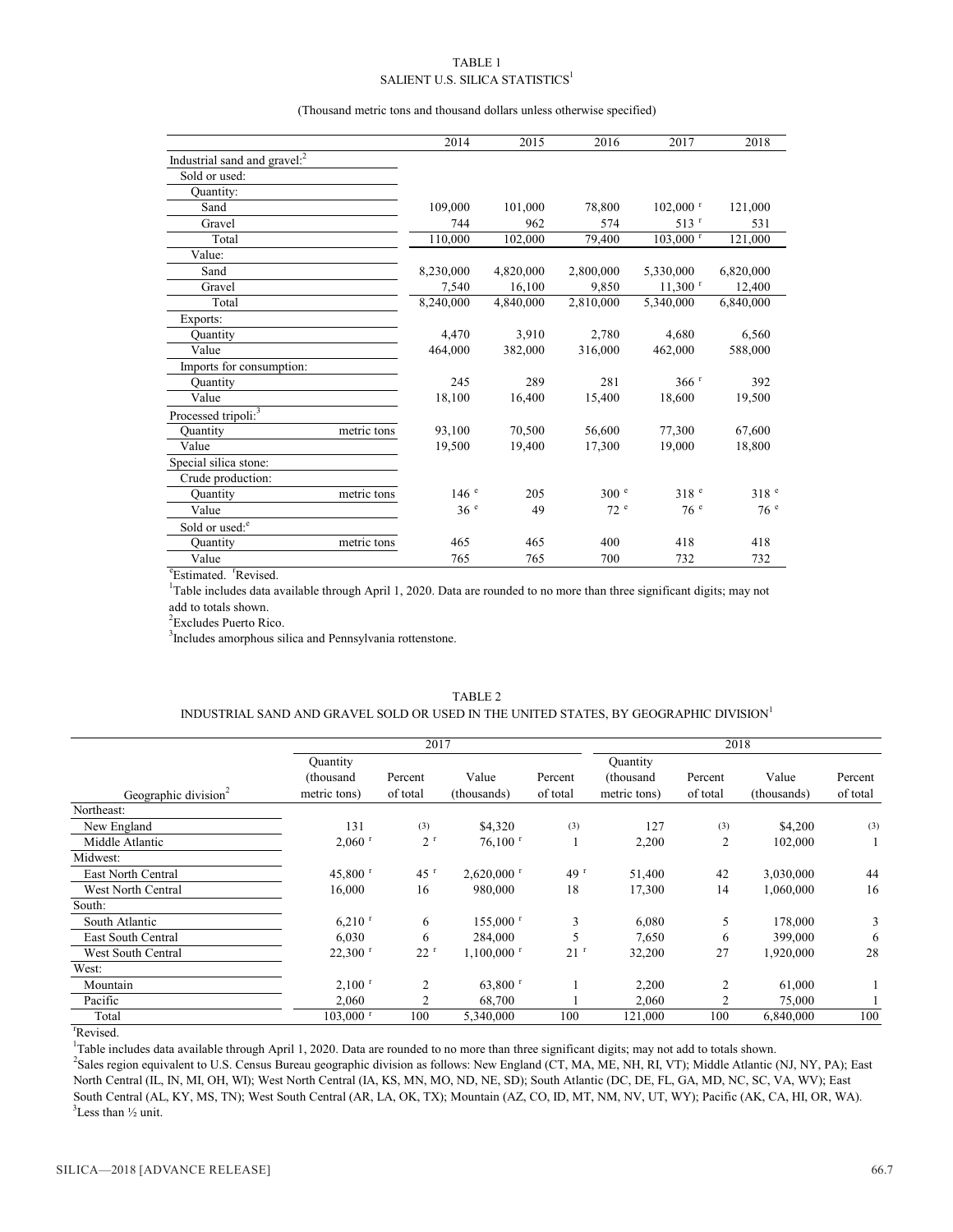#### TABLE 3 INDUSTRIAL SAND AND GRAVEL SOLD OR USED IN THE UNITED STATES, BY STATE<sup>1</sup>

(Thousand metric tons and thousand dollars)

|                |                      | 2017                   |          | 2018      |
|----------------|----------------------|------------------------|----------|-----------|
| State          | Quantity             | Value                  | Quantity | Value     |
| Alabama        | 1,170                | 29,800                 | 1,600    | 44,200    |
| Arizona        | W                    | W                      | W        | W         |
| Arkansas       | 1,990                | 109,000                | 2,040    | 134,000   |
| California     | 1,780                | 55,000                 | 1,760    | 60,500    |
| Colorado       | W                    | W                      | W        | W         |
| Florida        | 363                  | 9,330                  | 291      | 9,610     |
| Georgia        | W                    | W                      | W        | W         |
| Idaho          | W                    | W                      | W        | W         |
| Illinois       | 12,600               | 730,000                | 15,300   | 994,000   |
| Indiana        | W                    | W                      | W        | W         |
| Iowa           | 2,120                | 135,000                | 2,860    | 178,000   |
| Kentucky       | W                    | W                      | W        | W         |
| Louisiana      | 1,470                | 44,800                 | 2,500    | 160,000   |
| Michigan       | 618                  | 28,700                 | 669      | 33,200    |
| Minnesota      | 4,520                | 286,000                | 5,200    | 315,000   |
| Mississippi    | 3,250                | 193,000                | 4,450    | 290,000   |
| Missouri       | 8,470                | 502,000                | 8,330    | 514,000   |
| Nebraska       | W                    | W                      | W        | W         |
| Nevada         | W                    | W                      | W        | W         |
| New Jersey     | 1,110                | 44,900                 | 1,220    | 69,600    |
| New York       | W                    | W                      | W        | W         |
| North Carolina | $3,630$ <sup>r</sup> | $54,100$ <sup>r</sup>  | 3,140    | 43,800    |
| North Dakota   | W                    | W                      | W        | W         |
| Ohio           | $1,050$ <sup>r</sup> | $46,000$ <sup>r</sup>  | 1,010    | 48,000    |
| Oklahoma       | $4,570$ <sup>r</sup> | 188,000 r              | 5,000    | 226,000   |
| Oregon         |                      |                        | --       |           |
| Pennsylvania   | W                    | W                      | W        | W         |
| Rhode Island   | W                    | W                      | W        | W         |
| South Carolina | 522                  | 24,600                 | 532      | 26,000    |
| South Dakota   | W                    | W                      | W        | W         |
| Tennessee      | 1,500                | 56,400                 | 1,490    | 59,400    |
| Texas          | 14,300               | 755,000                | 22,700   | 1,400,000 |
| Virginia       | W                    | W                      | W        | W         |
| Washington     | W                    | W                      | W        | W         |
| West Virginia  | 94                   | 5,260                  | 543      | 33,100    |
| Wisconsin      | 31,500               | 1,810,000              | 34,300   | 1,950,000 |
| Other          | $6,120$ <sup>r</sup> | $240,000$ <sup>r</sup> | 6,210    | 243,000   |
| Total          | 103,000 r            | 5,340,000              | 121,000  | 6,840,000 |

<sup>r</sup>Revised. W Withheld to avoid disclosing company proprietary data;

included in "Other." -- Zero. 1 Table includes data available through April 1, 2020. Data are rounded to no more than three significant digits; may not add to totals shown.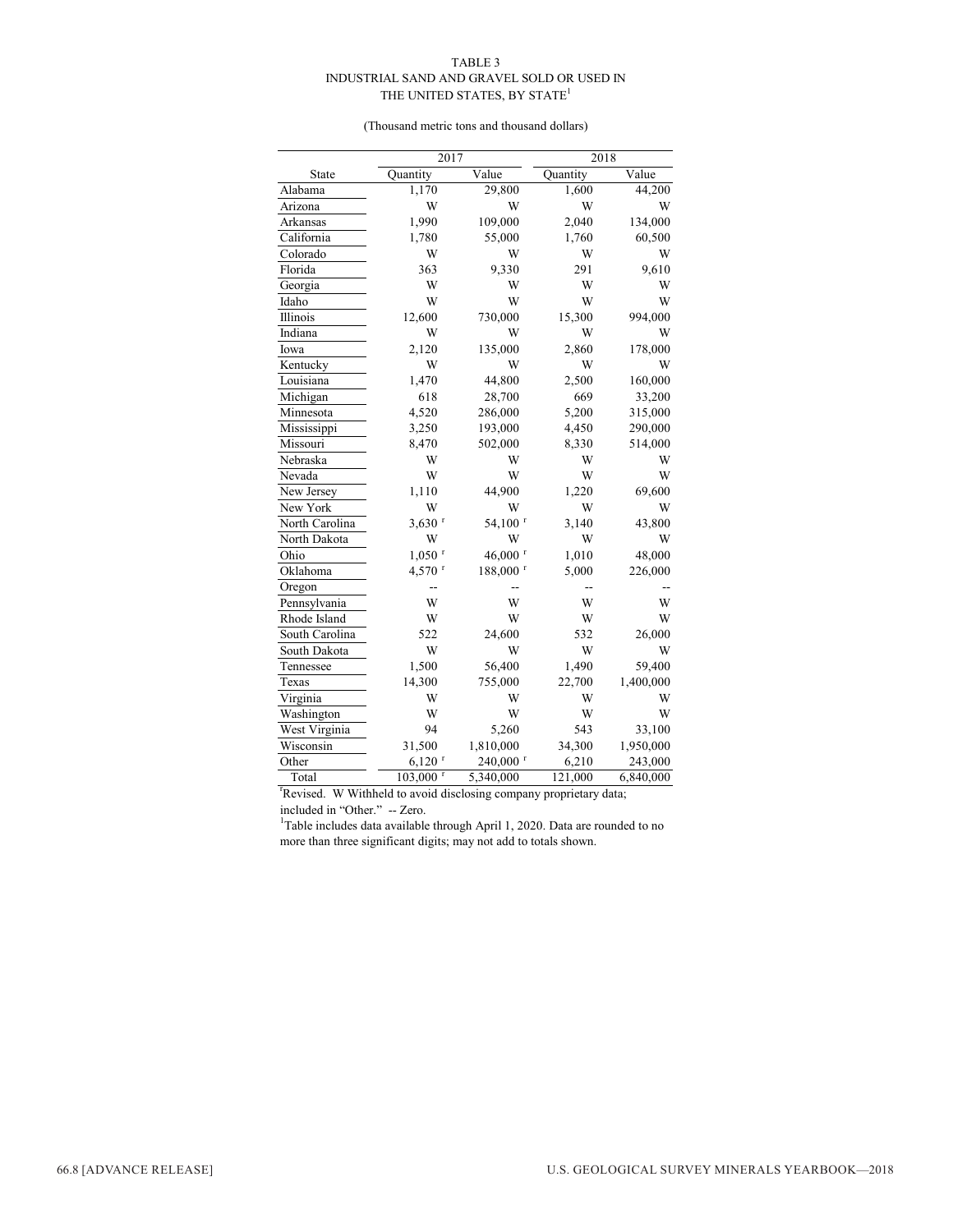#### TABLE 4 INDUSTRIAL SAND AND GRAVEL PRODUCTION IN THE UNITED STATES IN 2018, BY SIZE OF OPERATION<sup>1</sup>

|                        |            |          | Quantity     |          |
|------------------------|------------|----------|--------------|----------|
| Capacity               | Number of  | Percent  | (thousand    | Percent  |
| (metric tons per year) | operations | of total | metric tons) | of total |
| Less than $25,000$     | 62         | 21       | 550          |          |
| 25,000 to 49,999       | 19         |          | 608          |          |
| 50,000 to 99,999       | 33         | 11       | 2,200        |          |
| 100,000 to 199,999     | 44         | 15       | 5.690        |          |
| 200,000 to 299,999     | 27         | 9        | 5,950        |          |
| 300,000 to 399,999     | 15         | 5        | 4,690        |          |
| 400,000 to 499,999     | 15         | 5        | 5.890        |          |
| 500,000 to 599,999     | 9          | 3        | 4.490        |          |
| 600,000 to 699,999     | 12         | 4        | 6,940        | 6        |
| 700,000 and more       | 56         | 20       | 84,200       | 68       |
| Total                  | 292        | 100      | 121.000      | 100      |

-- Zero.

<sup>1</sup>Table includes data available through April 1, 2020. Data are rounded to no more than three significant digits; may not add to totals shown.

#### TABLE 5

#### NUMBER OF INDUSTRIAL SAND AND GRAVEL OPERATIONS AND PROCESSING PLANTS IN THE UNITED STATES IN 2018, BY GEOGRAPHIC DIVISION $^{\rm l}$

|                    |            | Mining operations on land |            |            |  |  |
|--------------------|------------|---------------------------|------------|------------|--|--|
|                    |            | Stationary                | Dredging   | active     |  |  |
| Geographic region  | Stationary | and portable              | operations | operations |  |  |
| Northeast:         |            |                           |            |            |  |  |
| New England        |            |                           |            |            |  |  |
| Middle Atlantic    | 3          |                           | 4          | 8          |  |  |
| Midwest:           |            |                           |            |            |  |  |
| East North Central | 76         | 7                         | 5          | 88         |  |  |
| West North Central | 13         | 11                        | 8          | 32         |  |  |
| South:             |            |                           |            |            |  |  |
| South Atlantic     | 25         | 8                         |            | 40         |  |  |
| East South Central | 13         |                           |            | 19         |  |  |
| West South Central | 65         | 2                         | 13         | 80         |  |  |
| West:              |            |                           |            |            |  |  |
| Mountain           | 5          |                           |            | 5          |  |  |
| Pacific            | 17         |                           |            | 19         |  |  |
| Total              | 218        | 32                        | 42         | 292        |  |  |

-- Zero.

<sup>1</sup>Table includes data available through April 1, 2020.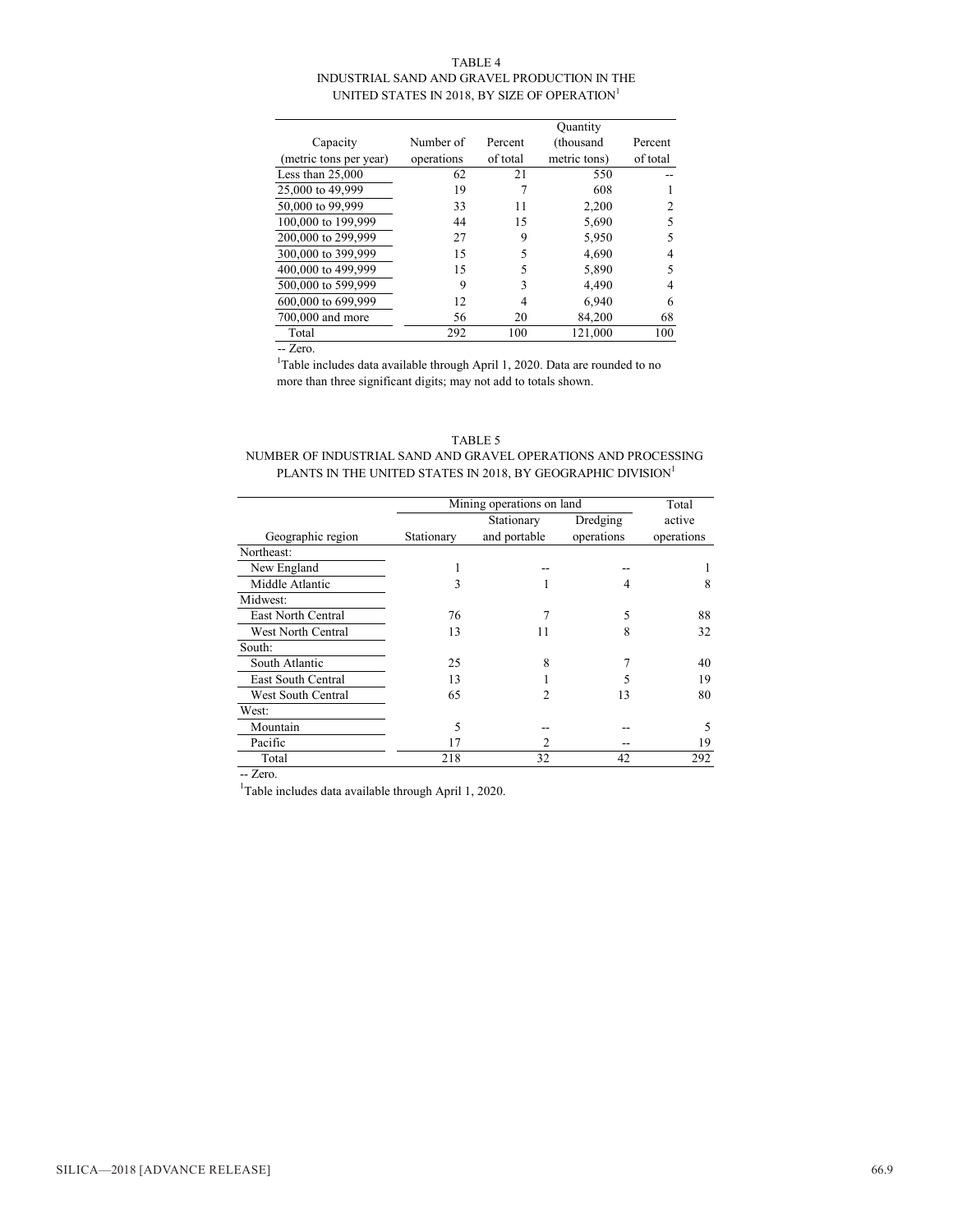| sands)<br>(thousand<br>$\bigoplus$<br>$\mathfrak{E}$<br>336<br>Quantity<br>31,100<br>1,370<br>5,170<br>405<br>$63\,$<br>520<br>$\frac{8}{3}$<br>648<br>34<br>45,600<br>368<br>151<br>≽<br>≽<br>≥<br>362<br>977<br>143<br>≽<br>⋗<br>331<br>≥<br>≽<br>87<br>≥<br>$\geq$<br>metric<br>tons)<br>(dollars<br>45.76<br>51.85<br>43.36<br>31.88<br>55.26<br>62.34<br>63.49<br>41.20<br>44.40<br>20.99<br>33.06<br>24.55<br>33.47<br>48.34<br>55.12<br>66.12<br>60.58<br>66.90<br>68.25<br>44.08<br>32.83<br>34.17<br>59.65<br>60.77<br>49.02<br>39.14<br>78.73<br>59.01<br>${\rm value}^2$<br>36.91<br>Unit<br>ton)<br>per<br>$\widehat{\mathfrak{X}}$<br>$\oplus$<br>14,000<br>8,910<br>7,330<br>4,170<br>≥<br>38.900<br>⊕<br>1,290<br>47,900<br>548<br>147,000<br>1,950<br>13,300<br>866<br>3,430,000<br>63,100<br>≽<br>≽<br>4,090,000<br>\$71,700<br>≥<br>≥<br>≥<br>≥<br>≥<br>43,500<br>≥<br>sands)<br>Value<br>(thou-<br>(thousand<br>$\mathfrak{X}$<br>$\bigoplus$<br>Quantity<br>416<br>$\gtrsim$<br>$\bigoplus$<br>35<br>0.50<br>253<br>202<br>55,000<br>$\frac{4}{5}$<br>≥<br>850<br>570<br>924<br>≥<br>≥<br>$\overline{4}$<br>$\geq$<br>45<br>$\geq$<br>≥<br>178<br>≽<br>600<br>651<br>≥<br>$\equiv$<br>994<br>metric<br>tons)<br>$\dot{ }$<br>Ξ<br>68<br>dollars<br>68.26<br>48.50<br>44.09<br>80.40<br>18.58<br>26.80<br>33.74<br>88.18<br>42.40<br>48.20<br>33.05<br>45.80<br>32.00<br>35.47<br>104.04<br>65.31<br>54.81<br>29.73<br>57.67<br>33.07<br>42.81<br>75.97<br>${\rm value}^2$<br>Unit<br>ton)<br>per<br>$\bigoplus$<br>536<br>25,500<br>$\oplus$<br>$\odot$<br>2,780<br>2,350<br>106,000<br>≽<br>≥<br>\$18,300<br>1,150<br>$\geq$<br>≽<br>≥<br>⋧<br>≽<br>≽<br>≥<br>≽<br>≽<br>$\geq$<br>241<br>J,<br>sands)<br>(thou-<br>Value<br>(thousand<br>Quantity<br>$\bigoplus$<br>$\widehat{f}$<br>20<br>$\odot$<br>280<br>≥<br>$\geq$<br>≽<br>≽<br>≥<br>374<br>S<br>84<br>⋗<br>2,310<br>metric<br>J.<br>J.<br>≽<br>≥<br>≥<br>÷,<br>⋧<br>≽<br>$\overline{7}$<br>⋧<br>$\overline{c}$<br>tons)<br>Baseball, volleyball, play sand, beaches<br>Fillers, ground, rubber, paints, putty, etc.<br>Ceramic, ground, pottery, brick, tile, etc.<br>Whole-grain fillers/building products<br>Metallurgical, flux for metal smelting<br>Chemicals, ground and unground<br>Water, municipal, county, local<br>Golf course, greens and traps<br>Molding and core, unground<br>Well packing and cementing<br>Molding and core, ground<br>Roofing granules and fillers<br>Flat, plate and window<br>Swimming pool, other<br>Major use<br>Fiberglass, unground<br>Hydraulic fracturing<br>Other uses, specified<br>Fiberglass, ground<br>Petroleum industry:<br>Silicon, ferrosilicon<br>Abrasives, blasting<br>Other, whole grain<br>Total or average<br>Total or average<br>Traction, engine<br>Other, ground<br>Glassmaking:<br>Recreational:<br>Containers<br>Refractory<br>Specialty<br>Filtration:<br>Filtration<br>Foundry:<br>Gravel:<br>Sand: | South                    |                                                                    | West             |                             |                       | U.S. total        |                             |
|------------------------------------------------------------------------------------------------------------------------------------------------------------------------------------------------------------------------------------------------------------------------------------------------------------------------------------------------------------------------------------------------------------------------------------------------------------------------------------------------------------------------------------------------------------------------------------------------------------------------------------------------------------------------------------------------------------------------------------------------------------------------------------------------------------------------------------------------------------------------------------------------------------------------------------------------------------------------------------------------------------------------------------------------------------------------------------------------------------------------------------------------------------------------------------------------------------------------------------------------------------------------------------------------------------------------------------------------------------------------------------------------------------------------------------------------------------------------------------------------------------------------------------------------------------------------------------------------------------------------------------------------------------------------------------------------------------------------------------------------------------------------------------------------------------------------------------------------------------------------------------------------------------------------------------------------------------------------------------------------------------------------------------------------------------------------------------------------------------------------------------------------------------------------------------------------------------------------------------------------------------------------------------------------------------------------------------------------------------------------------------------------------------------------------------------------------------------------------------------------------------------------------------------------------------------------------------------------------------------------------------------------------------------------------------------------------------------------------------------------------------------------------------------------------------------------------------------------------------------------------------------------------------------------------------------------|--------------------------|--------------------------------------------------------------------|------------------|-----------------------------|-----------------------|-------------------|-----------------------------|
|                                                                                                                                                                                                                                                                                                                                                                                                                                                                                                                                                                                                                                                                                                                                                                                                                                                                                                                                                                                                                                                                                                                                                                                                                                                                                                                                                                                                                                                                                                                                                                                                                                                                                                                                                                                                                                                                                                                                                                                                                                                                                                                                                                                                                                                                                                                                                                                                                                                                                                                                                                                                                                                                                                                                                                                                                                                                                                                                                |                          | Unit                                                               |                  | Unit                        |                       |                   | Unit                        |
|                                                                                                                                                                                                                                                                                                                                                                                                                                                                                                                                                                                                                                                                                                                                                                                                                                                                                                                                                                                                                                                                                                                                                                                                                                                                                                                                                                                                                                                                                                                                                                                                                                                                                                                                                                                                                                                                                                                                                                                                                                                                                                                                                                                                                                                                                                                                                                                                                                                                                                                                                                                                                                                                                                                                                                                                                                                                                                                                                | Value                    | (thousand<br>Quantity<br>(dollars<br>$\ensuremath{\text{value}}^2$ | Value            | (dollars<br>${\rm value}^2$ | (thousand<br>Quantity | Value             | (dollars<br>${\rm value}^2$ |
|                                                                                                                                                                                                                                                                                                                                                                                                                                                                                                                                                                                                                                                                                                                                                                                                                                                                                                                                                                                                                                                                                                                                                                                                                                                                                                                                                                                                                                                                                                                                                                                                                                                                                                                                                                                                                                                                                                                                                                                                                                                                                                                                                                                                                                                                                                                                                                                                                                                                                                                                                                                                                                                                                                                                                                                                                                                                                                                                                | ton)<br>per<br>(thou-    | metric<br>tons)                                                    | sands)<br>(thou- | ton)<br>per                 | metric<br>tons)       | (thou-<br>sands)  | ton)<br>per                 |
|                                                                                                                                                                                                                                                                                                                                                                                                                                                                                                                                                                                                                                                                                                                                                                                                                                                                                                                                                                                                                                                                                                                                                                                                                                                                                                                                                                                                                                                                                                                                                                                                                                                                                                                                                                                                                                                                                                                                                                                                                                                                                                                                                                                                                                                                                                                                                                                                                                                                                                                                                                                                                                                                                                                                                                                                                                                                                                                                                |                          |                                                                    |                  |                             |                       |                   |                             |
|                                                                                                                                                                                                                                                                                                                                                                                                                                                                                                                                                                                                                                                                                                                                                                                                                                                                                                                                                                                                                                                                                                                                                                                                                                                                                                                                                                                                                                                                                                                                                                                                                                                                                                                                                                                                                                                                                                                                                                                                                                                                                                                                                                                                                                                                                                                                                                                                                                                                                                                                                                                                                                                                                                                                                                                                                                                                                                                                                |                          |                                                                    |                  |                             |                       |                   |                             |
|                                                                                                                                                                                                                                                                                                                                                                                                                                                                                                                                                                                                                                                                                                                                                                                                                                                                                                                                                                                                                                                                                                                                                                                                                                                                                                                                                                                                                                                                                                                                                                                                                                                                                                                                                                                                                                                                                                                                                                                                                                                                                                                                                                                                                                                                                                                                                                                                                                                                                                                                                                                                                                                                                                                                                                                                                                                                                                                                                | ≽                        | 351<br>43.80                                                       | \$14,000         | 39.95                       | 4,710                 | \$200,000         | 42.35                       |
|                                                                                                                                                                                                                                                                                                                                                                                                                                                                                                                                                                                                                                                                                                                                                                                                                                                                                                                                                                                                                                                                                                                                                                                                                                                                                                                                                                                                                                                                                                                                                                                                                                                                                                                                                                                                                                                                                                                                                                                                                                                                                                                                                                                                                                                                                                                                                                                                                                                                                                                                                                                                                                                                                                                                                                                                                                                                                                                                                | ≽                        | ≥<br>36.67                                                         | ≽                | 36.05                       | 2,830                 | 117,000           | 41.54                       |
|                                                                                                                                                                                                                                                                                                                                                                                                                                                                                                                                                                                                                                                                                                                                                                                                                                                                                                                                                                                                                                                                                                                                                                                                                                                                                                                                                                                                                                                                                                                                                                                                                                                                                                                                                                                                                                                                                                                                                                                                                                                                                                                                                                                                                                                                                                                                                                                                                                                                                                                                                                                                                                                                                                                                                                                                                                                                                                                                                | \$5,100                  | ⋗<br>33.77                                                         | ⋗                | 62.24                       | 528                   | 17,800            | 33.78                       |
|                                                                                                                                                                                                                                                                                                                                                                                                                                                                                                                                                                                                                                                                                                                                                                                                                                                                                                                                                                                                                                                                                                                                                                                                                                                                                                                                                                                                                                                                                                                                                                                                                                                                                                                                                                                                                                                                                                                                                                                                                                                                                                                                                                                                                                                                                                                                                                                                                                                                                                                                                                                                                                                                                                                                                                                                                                                                                                                                                | ≥                        | ÷,<br>37.47                                                        |                  |                             | 263                   | 10,900            | 41.32                       |
|                                                                                                                                                                                                                                                                                                                                                                                                                                                                                                                                                                                                                                                                                                                                                                                                                                                                                                                                                                                                                                                                                                                                                                                                                                                                                                                                                                                                                                                                                                                                                                                                                                                                                                                                                                                                                                                                                                                                                                                                                                                                                                                                                                                                                                                                                                                                                                                                                                                                                                                                                                                                                                                                                                                                                                                                                                                                                                                                                | ≽                        | ⋗<br>59.43                                                         | ≽                | 63.31                       | 372                   | 21,800            | 58.68                       |
|                                                                                                                                                                                                                                                                                                                                                                                                                                                                                                                                                                                                                                                                                                                                                                                                                                                                                                                                                                                                                                                                                                                                                                                                                                                                                                                                                                                                                                                                                                                                                                                                                                                                                                                                                                                                                                                                                                                                                                                                                                                                                                                                                                                                                                                                                                                                                                                                                                                                                                                                                                                                                                                                                                                                                                                                                                                                                                                                                | 15,400                   | ≽<br>46.47                                                         | ≽                | 33.27                       | 3,470                 | 166,000           | 47.97                       |
|                                                                                                                                                                                                                                                                                                                                                                                                                                                                                                                                                                                                                                                                                                                                                                                                                                                                                                                                                                                                                                                                                                                                                                                                                                                                                                                                                                                                                                                                                                                                                                                                                                                                                                                                                                                                                                                                                                                                                                                                                                                                                                                                                                                                                                                                                                                                                                                                                                                                                                                                                                                                                                                                                                                                                                                                                                                                                                                                                | ≽                        | J.<br>56.22                                                        |                  |                             | 183                   | 10,100            | 55.08                       |
|                                                                                                                                                                                                                                                                                                                                                                                                                                                                                                                                                                                                                                                                                                                                                                                                                                                                                                                                                                                                                                                                                                                                                                                                                                                                                                                                                                                                                                                                                                                                                                                                                                                                                                                                                                                                                                                                                                                                                                                                                                                                                                                                                                                                                                                                                                                                                                                                                                                                                                                                                                                                                                                                                                                                                                                                                                                                                                                                                | ≽                        | 37.85                                                              |                  |                             | 195                   | 7,980             | 40.94                       |
|                                                                                                                                                                                                                                                                                                                                                                                                                                                                                                                                                                                                                                                                                                                                                                                                                                                                                                                                                                                                                                                                                                                                                                                                                                                                                                                                                                                                                                                                                                                                                                                                                                                                                                                                                                                                                                                                                                                                                                                                                                                                                                                                                                                                                                                                                                                                                                                                                                                                                                                                                                                                                                                                                                                                                                                                                                                                                                                                                | ≥                        | ⋗<br>43.01                                                         | ≥                | 10.95                       | 42                    | 1,080             | 25.79                       |
|                                                                                                                                                                                                                                                                                                                                                                                                                                                                                                                                                                                                                                                                                                                                                                                                                                                                                                                                                                                                                                                                                                                                                                                                                                                                                                                                                                                                                                                                                                                                                                                                                                                                                                                                                                                                                                                                                                                                                                                                                                                                                                                                                                                                                                                                                                                                                                                                                                                                                                                                                                                                                                                                                                                                                                                                                                                                                                                                                | 13,200                   | ⋗<br>36.49                                                         | ⋗                | 94.79                       | 495                   | 18,100            | 36.64                       |
|                                                                                                                                                                                                                                                                                                                                                                                                                                                                                                                                                                                                                                                                                                                                                                                                                                                                                                                                                                                                                                                                                                                                                                                                                                                                                                                                                                                                                                                                                                                                                                                                                                                                                                                                                                                                                                                                                                                                                                                                                                                                                                                                                                                                                                                                                                                                                                                                                                                                                                                                                                                                                                                                                                                                                                                                                                                                                                                                                | 23,700                   | ÷.<br>58.61                                                        |                  |                             | 821                   | 37,000            | 45.07                       |
|                                                                                                                                                                                                                                                                                                                                                                                                                                                                                                                                                                                                                                                                                                                                                                                                                                                                                                                                                                                                                                                                                                                                                                                                                                                                                                                                                                                                                                                                                                                                                                                                                                                                                                                                                                                                                                                                                                                                                                                                                                                                                                                                                                                                                                                                                                                                                                                                                                                                                                                                                                                                                                                                                                                                                                                                                                                                                                                                                | 4,140                    | ≥<br>65.73                                                         | ≥                | 62.24                       | 322                   | 18,500            | 57.44                       |
|                                                                                                                                                                                                                                                                                                                                                                                                                                                                                                                                                                                                                                                                                                                                                                                                                                                                                                                                                                                                                                                                                                                                                                                                                                                                                                                                                                                                                                                                                                                                                                                                                                                                                                                                                                                                                                                                                                                                                                                                                                                                                                                                                                                                                                                                                                                                                                                                                                                                                                                                                                                                                                                                                                                                                                                                                                                                                                                                                | 17,800                   | 910<br>34.29                                                       | 19,800           | 21.73                       | 2,360                 | 99,500            | 42.12                       |
|                                                                                                                                                                                                                                                                                                                                                                                                                                                                                                                                                                                                                                                                                                                                                                                                                                                                                                                                                                                                                                                                                                                                                                                                                                                                                                                                                                                                                                                                                                                                                                                                                                                                                                                                                                                                                                                                                                                                                                                                                                                                                                                                                                                                                                                                                                                                                                                                                                                                                                                                                                                                                                                                                                                                                                                                                                                                                                                                                | 4,790                    | ≥<br>55.10                                                         | ≥                | 74.47                       | 2,420                 | 164,000           | 67.78                       |
|                                                                                                                                                                                                                                                                                                                                                                                                                                                                                                                                                                                                                                                                                                                                                                                                                                                                                                                                                                                                                                                                                                                                                                                                                                                                                                                                                                                                                                                                                                                                                                                                                                                                                                                                                                                                                                                                                                                                                                                                                                                                                                                                                                                                                                                                                                                                                                                                                                                                                                                                                                                                                                                                                                                                                                                                                                                                                                                                                | 3,120                    | ≽<br>64.92                                                         | ≽                | 33.58                       | 483                   | 22,000            | 45.57                       |
|                                                                                                                                                                                                                                                                                                                                                                                                                                                                                                                                                                                                                                                                                                                                                                                                                                                                                                                                                                                                                                                                                                                                                                                                                                                                                                                                                                                                                                                                                                                                                                                                                                                                                                                                                                                                                                                                                                                                                                                                                                                                                                                                                                                                                                                                                                                                                                                                                                                                                                                                                                                                                                                                                                                                                                                                                                                                                                                                                | ≥                        | ⋗<br>59.67                                                         | ⋗                | 122.62                      | 76                    | 5,320             | 70.03                       |
|                                                                                                                                                                                                                                                                                                                                                                                                                                                                                                                                                                                                                                                                                                                                                                                                                                                                                                                                                                                                                                                                                                                                                                                                                                                                                                                                                                                                                                                                                                                                                                                                                                                                                                                                                                                                                                                                                                                                                                                                                                                                                                                                                                                                                                                                                                                                                                                                                                                                                                                                                                                                                                                                                                                                                                                                                                                                                                                                                |                          |                                                                    |                  |                             |                       |                   |                             |
|                                                                                                                                                                                                                                                                                                                                                                                                                                                                                                                                                                                                                                                                                                                                                                                                                                                                                                                                                                                                                                                                                                                                                                                                                                                                                                                                                                                                                                                                                                                                                                                                                                                                                                                                                                                                                                                                                                                                                                                                                                                                                                                                                                                                                                                                                                                                                                                                                                                                                                                                                                                                                                                                                                                                                                                                                                                                                                                                                | 2,060,000                | ₹<br>66.48                                                         | ≥                | 38.58                       | 87,300                | 5,550,000         | 63.61                       |
|                                                                                                                                                                                                                                                                                                                                                                                                                                                                                                                                                                                                                                                                                                                                                                                                                                                                                                                                                                                                                                                                                                                                                                                                                                                                                                                                                                                                                                                                                                                                                                                                                                                                                                                                                                                                                                                                                                                                                                                                                                                                                                                                                                                                                                                                                                                                                                                                                                                                                                                                                                                                                                                                                                                                                                                                                                                                                                                                                | 5,630                    | $\overline{10}$<br>8.69                                            | 1,420            | 142.40                      | 1,650                 | 70,200            | 42.47                       |
|                                                                                                                                                                                                                                                                                                                                                                                                                                                                                                                                                                                                                                                                                                                                                                                                                                                                                                                                                                                                                                                                                                                                                                                                                                                                                                                                                                                                                                                                                                                                                                                                                                                                                                                                                                                                                                                                                                                                                                                                                                                                                                                                                                                                                                                                                                                                                                                                                                                                                                                                                                                                                                                                                                                                                                                                                                                                                                                                                |                          |                                                                    |                  |                             |                       |                   |                             |
|                                                                                                                                                                                                                                                                                                                                                                                                                                                                                                                                                                                                                                                                                                                                                                                                                                                                                                                                                                                                                                                                                                                                                                                                                                                                                                                                                                                                                                                                                                                                                                                                                                                                                                                                                                                                                                                                                                                                                                                                                                                                                                                                                                                                                                                                                                                                                                                                                                                                                                                                                                                                                                                                                                                                                                                                                                                                                                                                                | 32,800                   | ≥<br>33.59                                                         | ≥                | 39.87                       | 1,310                 | 45,300            | 34.51                       |
|                                                                                                                                                                                                                                                                                                                                                                                                                                                                                                                                                                                                                                                                                                                                                                                                                                                                                                                                                                                                                                                                                                                                                                                                                                                                                                                                                                                                                                                                                                                                                                                                                                                                                                                                                                                                                                                                                                                                                                                                                                                                                                                                                                                                                                                                                                                                                                                                                                                                                                                                                                                                                                                                                                                                                                                                                                                                                                                                                | 4,500                    | $\geq$<br>31.45                                                    | ⋗                | 46.72                       | 336                   | 13,000            | 38.60                       |
|                                                                                                                                                                                                                                                                                                                                                                                                                                                                                                                                                                                                                                                                                                                                                                                                                                                                                                                                                                                                                                                                                                                                                                                                                                                                                                                                                                                                                                                                                                                                                                                                                                                                                                                                                                                                                                                                                                                                                                                                                                                                                                                                                                                                                                                                                                                                                                                                                                                                                                                                                                                                                                                                                                                                                                                                                                                                                                                                                | 1,370                    | ≥<br>40.15                                                         | ⋗                | 62.06                       | 77                    | 3,910             | 50.78                       |
|                                                                                                                                                                                                                                                                                                                                                                                                                                                                                                                                                                                                                                                                                                                                                                                                                                                                                                                                                                                                                                                                                                                                                                                                                                                                                                                                                                                                                                                                                                                                                                                                                                                                                                                                                                                                                                                                                                                                                                                                                                                                                                                                                                                                                                                                                                                                                                                                                                                                                                                                                                                                                                                                                                                                                                                                                                                                                                                                                | 27,600<br>≥              | $\gtrsim$<br>≽<br>49.00<br>20.15                                   | ≥<br>≽           | 33.60<br>45.99              | 418<br>2,070          | 18,800            | 24.85<br>44.93              |
|                                                                                                                                                                                                                                                                                                                                                                                                                                                                                                                                                                                                                                                                                                                                                                                                                                                                                                                                                                                                                                                                                                                                                                                                                                                                                                                                                                                                                                                                                                                                                                                                                                                                                                                                                                                                                                                                                                                                                                                                                                                                                                                                                                                                                                                                                                                                                                                                                                                                                                                                                                                                                                                                                                                                                                                                                                                                                                                                                | 85,900                   | 839<br>16.60                                                       | 22,900           | 27.24                       | 7,930                 | 51,300<br>150,000 | 18.90                       |
|                                                                                                                                                                                                                                                                                                                                                                                                                                                                                                                                                                                                                                                                                                                                                                                                                                                                                                                                                                                                                                                                                                                                                                                                                                                                                                                                                                                                                                                                                                                                                                                                                                                                                                                                                                                                                                                                                                                                                                                                                                                                                                                                                                                                                                                                                                                                                                                                                                                                                                                                                                                                                                                                                                                                                                                                                                                                                                                                                | 2,490,000                | 4,150<br>54.60                                                     | 135,000          | 32.52                       | 121,000               | 6,820,000         | 56.55                       |
|                                                                                                                                                                                                                                                                                                                                                                                                                                                                                                                                                                                                                                                                                                                                                                                                                                                                                                                                                                                                                                                                                                                                                                                                                                                                                                                                                                                                                                                                                                                                                                                                                                                                                                                                                                                                                                                                                                                                                                                                                                                                                                                                                                                                                                                                                                                                                                                                                                                                                                                                                                                                                                                                                                                                                                                                                                                                                                                                                |                          |                                                                    |                  |                             |                       |                   |                             |
|                                                                                                                                                                                                                                                                                                                                                                                                                                                                                                                                                                                                                                                                                                                                                                                                                                                                                                                                                                                                                                                                                                                                                                                                                                                                                                                                                                                                                                                                                                                                                                                                                                                                                                                                                                                                                                                                                                                                                                                                                                                                                                                                                                                                                                                                                                                                                                                                                                                                                                                                                                                                                                                                                                                                                                                                                                                                                                                                                | $\widehat{\mathfrak{t}}$ | 44.46                                                              |                  |                             | 32                    | 1,410             | 44.09                       |
|                                                                                                                                                                                                                                                                                                                                                                                                                                                                                                                                                                                                                                                                                                                                                                                                                                                                                                                                                                                                                                                                                                                                                                                                                                                                                                                                                                                                                                                                                                                                                                                                                                                                                                                                                                                                                                                                                                                                                                                                                                                                                                                                                                                                                                                                                                                                                                                                                                                                                                                                                                                                                                                                                                                                                                                                                                                                                                                                                | $\widehat{\mathfrak{X}}$ | 27.56                                                              |                  |                             | 26                    | 1,150             | 44.38                       |
|                                                                                                                                                                                                                                                                                                                                                                                                                                                                                                                                                                                                                                                                                                                                                                                                                                                                                                                                                                                                                                                                                                                                                                                                                                                                                                                                                                                                                                                                                                                                                                                                                                                                                                                                                                                                                                                                                                                                                                                                                                                                                                                                                                                                                                                                                                                                                                                                                                                                                                                                                                                                                                                                                                                                                                                                                                                                                                                                                | 8,010                    | 109<br>23.83                                                       | 1,160            | 10.68                       | 473                   | 9,820             | 20.77                       |
|                                                                                                                                                                                                                                                                                                                                                                                                                                                                                                                                                                                                                                                                                                                                                                                                                                                                                                                                                                                                                                                                                                                                                                                                                                                                                                                                                                                                                                                                                                                                                                                                                                                                                                                                                                                                                                                                                                                                                                                                                                                                                                                                                                                                                                                                                                                                                                                                                                                                                                                                                                                                                                                                                                                                                                                                                                                                                                                                                | $\frac{1}{9.390}$        | 109<br>25.53                                                       | 1,160            | 10.68                       | 531                   | 12,400            | $\frac{23.33}{2}$           |
| 46,000<br>59.64<br>4,100,000<br>,700<br>$\frac{8}{3}$<br>45.64<br>106,000<br>2,330<br>Grand total or average                                                                                                                                                                                                                                                                                                                                                                                                                                                                                                                                                                                                                                                                                                                                                                                                                                                                                                                                                                                                                                                                                                                                                                                                                                                                                                                                                                                                                                                                                                                                                                                                                                                                                                                                                                                                                                                                                                                                                                                                                                                                                                                                                                                                                                                                                                                                                                                                                                                                                                                                                                                                                                                                                                                                                                                                                                   | 2,500,000                | 4,260<br>54.37                                                     | 136,000          | 31.96                       | 121,000               | 6,840,000         | 56.40                       |
| Table includes data available through April 1, 2020. Data are rounded to no more than three significant digits, except for unit values; may not add to totals shown.<br>e grain" and "U.S. total." $-$ Zero.<br>W Withheld to avoid disclosing company proprietary data; included in "Other, whol                                                                                                                                                                                                                                                                                                                                                                                                                                                                                                                                                                                                                                                                                                                                                                                                                                                                                                                                                                                                                                                                                                                                                                                                                                                                                                                                                                                                                                                                                                                                                                                                                                                                                                                                                                                                                                                                                                                                                                                                                                                                                                                                                                                                                                                                                                                                                                                                                                                                                                                                                                                                                                              |                          |                                                                    |                  |                             |                       |                   |                             |
| <sup>2</sup> Calculated using unrounded data.                                                                                                                                                                                                                                                                                                                                                                                                                                                                                                                                                                                                                                                                                                                                                                                                                                                                                                                                                                                                                                                                                                                                                                                                                                                                                                                                                                                                                                                                                                                                                                                                                                                                                                                                                                                                                                                                                                                                                                                                                                                                                                                                                                                                                                                                                                                                                                                                                                                                                                                                                                                                                                                                                                                                                                                                                                                                                                  |                          |                                                                    |                  |                             |                       |                   |                             |
| Withhald to avoid disclosing commany momiatany data: included in "Total or average" and "IIS total"<br>$^3$ Less than $\frac{1}{2}$ unit.                                                                                                                                                                                                                                                                                                                                                                                                                                                                                                                                                                                                                                                                                                                                                                                                                                                                                                                                                                                                                                                                                                                                                                                                                                                                                                                                                                                                                                                                                                                                                                                                                                                                                                                                                                                                                                                                                                                                                                                                                                                                                                                                                                                                                                                                                                                                                                                                                                                                                                                                                                                                                                                                                                                                                                                                      |                          |                                                                    |                  |                             |                       |                   |                             |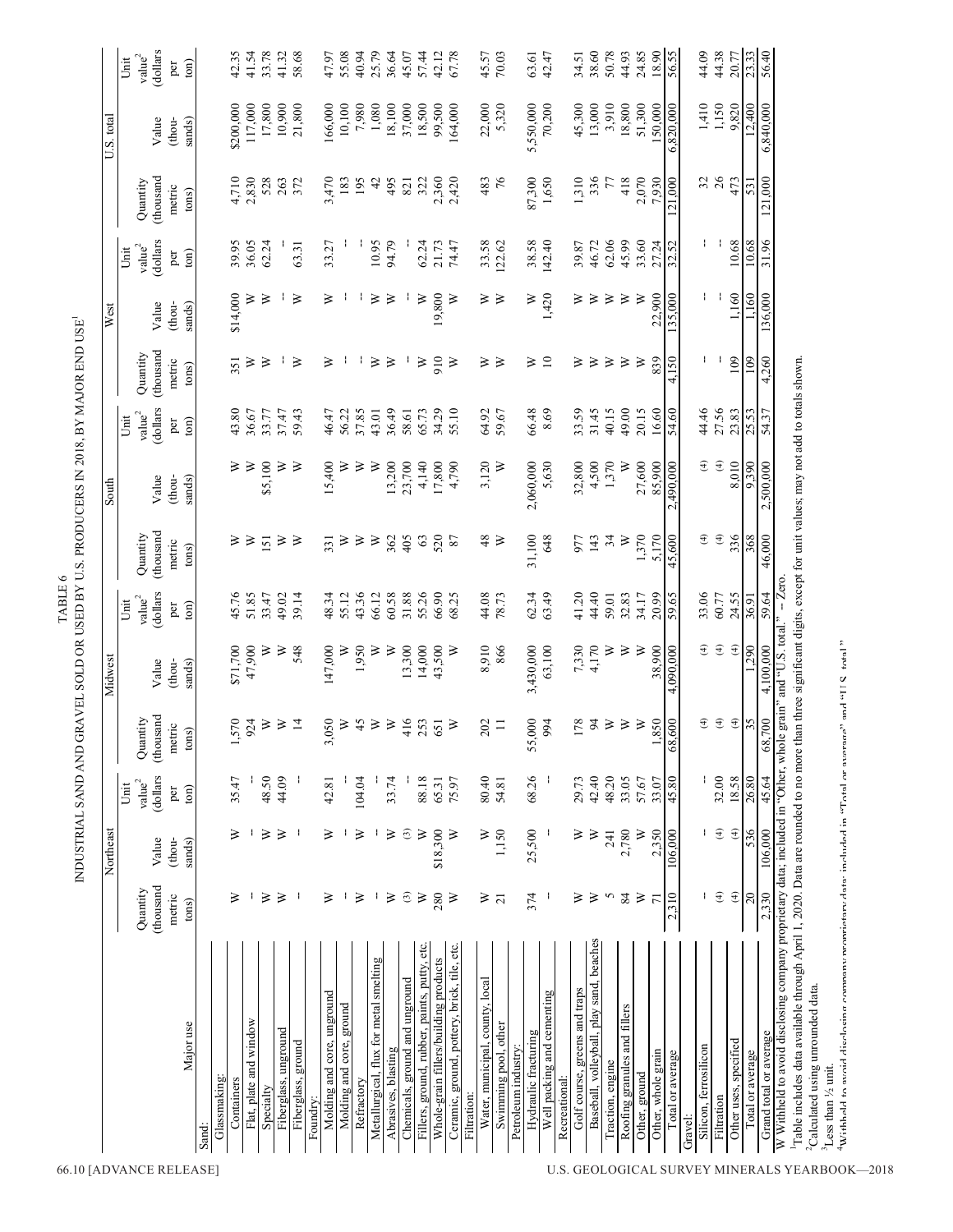#### TABLE 7

#### INDUSTRIAL SAND AND GRAVEL SOLD OR USED, BY DESTINATION  $^{\mathrm{I}}$

| Destination   | 2017 | 2018 | Destination                                                                                                                                 | 2017                   | 2018    |
|---------------|------|------|---------------------------------------------------------------------------------------------------------------------------------------------|------------------------|---------|
| State:        |      |      | State-Continued:                                                                                                                            |                        |         |
| Alabama       | 193  | 172  | New Mexico                                                                                                                                  | W                      | W       |
| Alaska        | W    | W    | New York                                                                                                                                    | W                      | W       |
| Arizona       | 8    | 17   | North Carolina                                                                                                                              | 1,640                  | 1,330   |
| Arkansas      | 220  | 13   | North Dakota                                                                                                                                | 1,120                  | 2,150   |
| California    | 403  | 914  | Ohio                                                                                                                                        | $967$ <sup>r</sup>     | 1,700   |
| Colorado      | W    | W    | Oklahoma                                                                                                                                    | 1,780                  | 1,840   |
| Connecticut   | W    | W    | Oregon                                                                                                                                      | W                      | W       |
| Delaware      | W    | W    | Pennsylvania                                                                                                                                | $1.280$ <sup>r</sup>   | 1.990   |
| Florida       | 98   | 24   | Rhode Island                                                                                                                                | W                      | W       |
| Georgia       | W    | W    | South Carolina                                                                                                                              | 197                    | 205     |
| Hawaii        | W    | W    | South Dakota                                                                                                                                | 24                     | 23      |
| Idaho         | W    | W    | Tennessee                                                                                                                                   | 541                    | 555     |
| Illinois      | 115  | 255  | Texas                                                                                                                                       | $8,390$ <sup>r</sup>   | 10,800  |
| Indiana       | W    | W    | Utah                                                                                                                                        | W                      | W       |
| Iowa          | W    | W    | Vermont                                                                                                                                     | W                      | W       |
| Kansas        | 22   | 17   | Virginia                                                                                                                                    | W                      | W       |
| Kentucky      | W    | W    | Washington                                                                                                                                  | W                      | W       |
| Louisiana     | 586  | 934  | West Virginia                                                                                                                               | W                      | W       |
| Maine         | W    | W    | Wisconsin                                                                                                                                   | 2,580                  | 2,930   |
| Maryland      | W    | W    | Wyoming                                                                                                                                     | W                      | W       |
| Massachusetts | W    | W    | Countries:                                                                                                                                  |                        |         |
| Michigan      | 24   | 26   | Canada                                                                                                                                      | W                      | W       |
| Minnesota     | 20   | 634  | Mexico                                                                                                                                      | 287                    | 266     |
| Mississippi   | W    | W    | Other                                                                                                                                       |                        | W       |
| Missouri      | 449  | 438  | Other:                                                                                                                                      |                        |         |
| Montana       | 277  | 237  | Puerto Rico                                                                                                                                 | W                      | W       |
| Nebraska      | W    | W    | U.S. possessions and territories                                                                                                            |                        |         |
| Nevada        | W    | W    | Destination unknown                                                                                                                         | 73,500 r               | 85,900  |
| New Hampshire | W    | W    | Total                                                                                                                                       | $103,000$ <sup>r</sup> | 121,000 |
| New Jersey    | 134  | 489  |                                                                                                                                             |                        |         |
|               |      |      | 'Revised. W Withheld to avoid disclosing company proprietary data; included in "Total." -- Zero.                                            |                        |         |
|               |      |      | <sup>1</sup> Table includes data available through April 1, 2020. Data are rounded to no more than three significant digits; may not add to |                        |         |

#### (Thousand metric tons)

totals shown.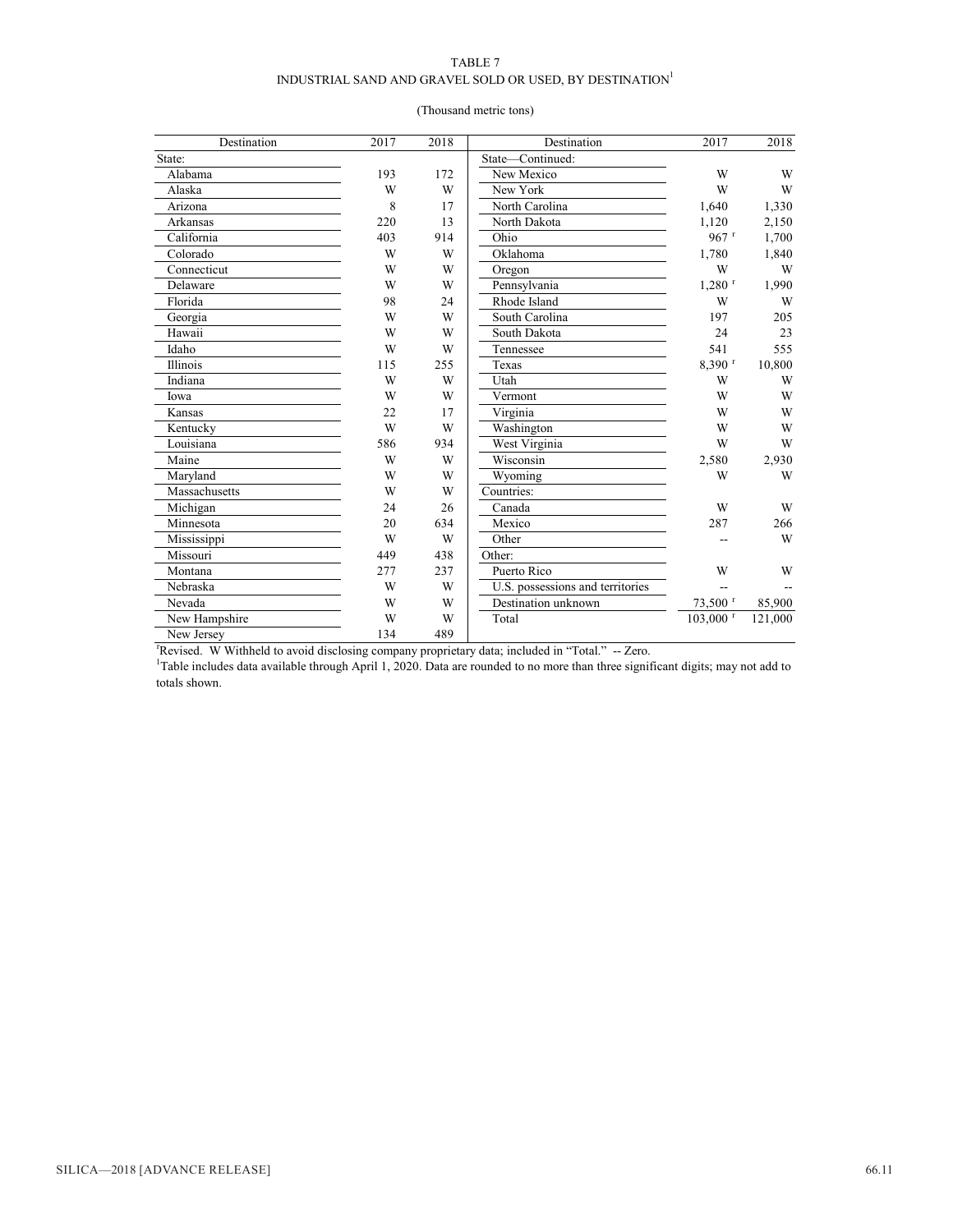#### TABLE 8

#### U.S. EXPORTS OF INDUSTRIAL SAND AND GRAVEL, BY REGION AND COUNTRY OR LOCALITY  $^{\rm l}$

#### (Thousand metric tons and thousand dollars)

|                              | 2017                     |                          | 2018                           |                      |
|------------------------------|--------------------------|--------------------------|--------------------------------|----------------------|
| Destination                  | Quantity                 | Value <sup>2</sup>       | Quantity                       | Value $\overline{2}$ |
| Africa and the Middle East:  |                          |                          |                                |                      |
| Israel                       | $\overline{c}$           | 650                      | (3)                            | 299                  |
| Saudi Arabia                 | (3)                      | 68                       | (3)                            | 45                   |
| <b>United Arab Emirates</b>  | (3)                      | 104                      | (3)                            | 179                  |
| Other                        | (3)                      | 495                      | $\mathbf{1}$                   | 297                  |
| Total                        | $\overline{c}$           | 1,320                    | $\mathbf{1}$                   | 820                  |
| Asia:                        |                          |                          |                                |                      |
| China                        | 25                       | 62,600                   | 25                             | 60,000               |
| Hong Kong                    | (3)                      | 75                       | (3)                            | 43                   |
| India                        | $\overline{2}$           | 2,230                    | $\overline{c}$                 | 2,250                |
| Japan                        | 176                      | 44,300                   | 272                            | 47,900               |
| Korea, Republic of           | 5                        | 4,290                    | 1                              | 1,390                |
| Singapore                    | $\mathbf{1}$             | 397                      | $\mathbf{1}$                   | 479                  |
| Taiwan                       | $\mathbf{1}$             | 544                      | $\mathbf{1}$                   | 919                  |
| Thailand                     | $\mathbf{1}$             | 885                      | $\mathbf{1}$                   | 880                  |
| Other                        | 3                        | 2,210                    | 1                              | 1,260                |
| Total                        | 214                      | 118,000                  | 304                            | 115,000              |
| Europe:                      |                          |                          |                                |                      |
| Belgium                      | $\mathbf{1}$             | 598                      | 1                              | 672                  |
| France                       | 31                       | 5,770                    | 26                             | 6,230                |
| Germany                      | 13                       | 23,200                   | 17                             | 28,400               |
| Italy                        | (3)                      | 42                       | (3)                            | 50                   |
| Netherlands                  | 10                       | 7,120                    | 15                             | 7,950                |
| Norway                       | 13                       | 9,330                    | 16                             | 12,000               |
| Russia                       | $\overline{a}$           | $\overline{\phantom{a}}$ | (3)                            | 126                  |
| United Kingdom               | $\mathbf{1}$             | 892                      | $\overline{c}$                 | 1,450                |
| Other                        | 5                        | 3,000                    | 5                              | 3,220                |
| Total                        | 74                       | 50,000                   | 84                             | 60,100               |
| North America:               |                          |                          |                                |                      |
| Bahamas, The                 | 2                        | 247                      | $\overline{2}$                 | 343                  |
| Canada                       | 3,980                    | 243,000                  | 5,580                          | 304,000              |
| Costa Rica                   | $\mathbf{1}$             | 345                      | 1                              | 288                  |
|                              | $\overline{4}$           | 1,020                    | 3                              |                      |
| Dominican Republic           |                          |                          | $\overline{4}$                 | 1,050                |
| Jamaica<br>Mexico            | 3<br>336                 | 598                      | 472                            | 702                  |
|                              |                          | 26,500                   |                                | 51,800               |
| Trinidad and Tobago<br>Other | $\mathbf{1}$             | 136                      | $\mathbf{1}$<br>$\overline{4}$ | 244                  |
|                              | 3                        | 1,200                    |                                | 1,130                |
| Total                        | 4,330                    | 273,000                  | 6,070                          | 360,000              |
| Oceania:                     |                          |                          |                                |                      |
| Australia                    | $\mathbf{1}$             | 1,470                    | 14                             | 26,800               |
| Marshall Islands             | $\overline{\phantom{a}}$ | $\overline{a}$           | (3)                            | 117                  |
| Micronesia                   | (3)                      | 17                       | $\overline{a}$                 |                      |
| New Zealand                  | $\mathbf{1}$             | 365                      | (3)                            | 516                  |
| Total                        | $\overline{c}$           | 1,850                    | 14                             | 27,400               |
| South America:               |                          |                          |                                |                      |
| Argentina                    | 30                       | 8,000                    | 54                             | 16,100               |
| <b>Brazil</b>                | 9                        | 1,570                    | 11                             | 2,190                |
| Chile                        | $\boldsymbol{7}$         | 2,090                    | (3)                            | 186                  |
| Colombia                     | $\overline{c}$           | 1,760                    | 4                              | 785                  |
| Peru                         | 17                       | 4,500                    | 17                             | 4,840                |
| Venezuela                    | (3)                      | 72                       | (3)                            | 8                    |
| Other                        | (3)                      | 90                       | $\mathbf{1}$                   | 143                  |
| Total                        | 65                       | 18,100                   | 86                             | 24,200               |
| Grand total                  | 4,680                    | 462,000                  | 6,560                          | 588,000              |

-- Zero.

<sup>1</sup>Table includes data available through April 1, 2020. Data are rounded to no more than three significant digits; may not add to totals shown.

 $2^2$ Free alongside ship value of material at U.S. port of export. Based on transaction price; includes all charges incurred in placing material alongside ship.

 $3$ Less than  $\frac{1}{2}$  unit.

Source: U.S. Census Bureau.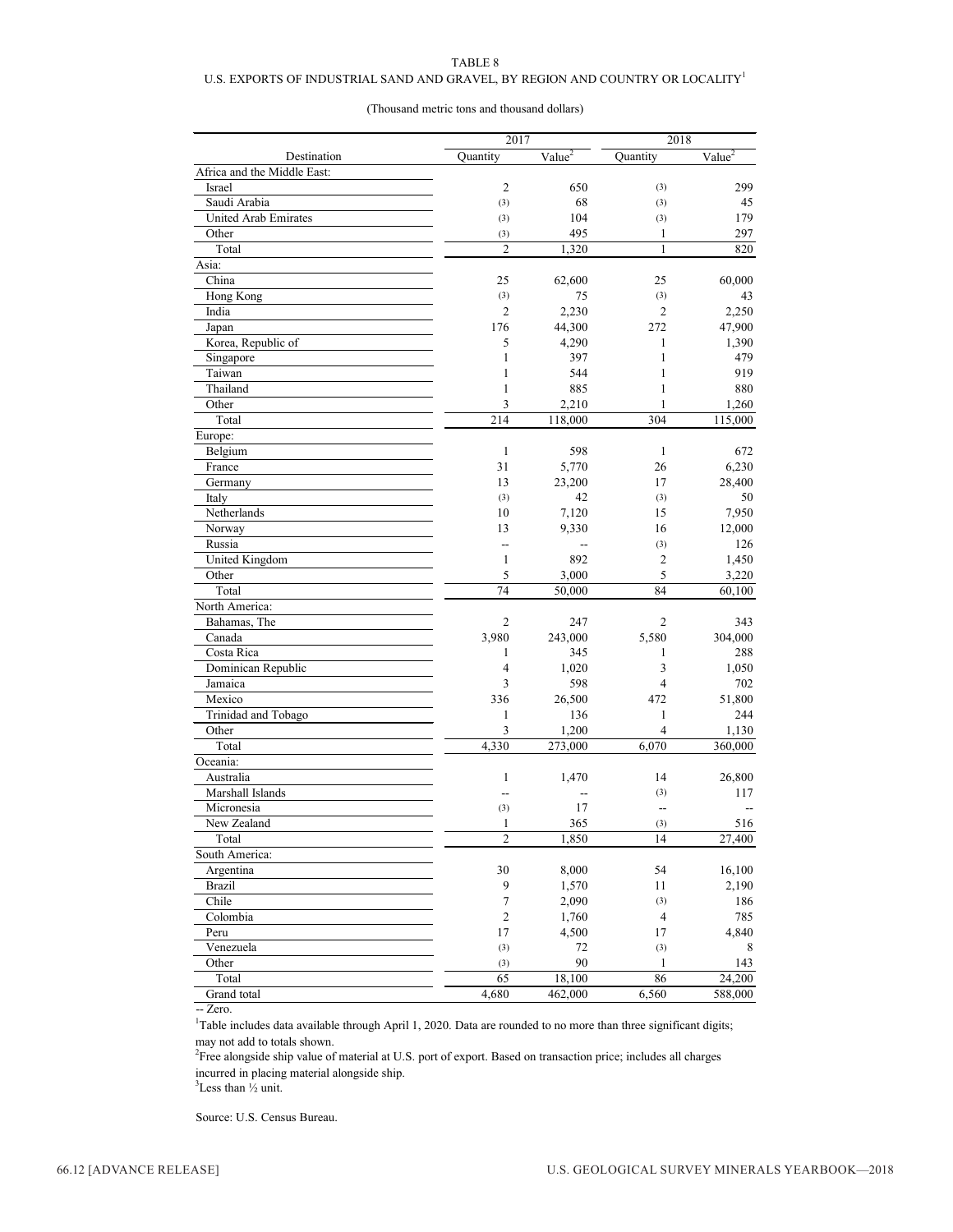#### TABLE 9 U.S. IMPORTS FOR CONSUMPTION OF INDUSTRIAL SAND, BY COUNTRY OR LOCALITY<sup>1</sup>

(Thousand metric tons and thousand dollars)

|                     | 2017     |                    | 2018     |                    |  |
|---------------------|----------|--------------------|----------|--------------------|--|
| Country or locality | Quantity | Value <sup>2</sup> | Quantity | Value <sup>2</sup> |  |
| Australia           | 5        | 4,270              | 3        | 2,820              |  |
| Belgium             |          | 1,730              | 10       | 2,480              |  |
| <b>Brazil</b>       | 4        | 2,330              | 3        | 2,670              |  |
| Canada              | 306      | 5,570              | 336      | 6,340              |  |
| Chile               |          | 98                 | (3)      | 76                 |  |
| China               | 2        | 476                | 2        | 365                |  |
| Germany             | (3)      | 191                | (3)      | 176                |  |
| Japan               | (3)      | 14                 | (3)      | 26                 |  |
| Mexico              |          | 82                 |          |                    |  |
| Netherlands         | (3)      | 38                 | (3)      | 36                 |  |
| Taiwan              | 13       | 1,550              | 4        | 895                |  |
| Other               | 27 r     | 2,250              | 34       | 3,680              |  |
| Total               | 366r     | 18,600             | 392      | 19,500             |  |

<sup>r</sup>Revised. -- Zero.

<sup>1</sup>Table includes data available through April 1, 2020. Data are rounded to no more than three significant digits; may not add to totals shown.  $2$ Cost, insurance, and freight value of material at U.S. port of entry. Based on purchase price; includes all charges (except U.S. import duties) in bringing material from foreign country to alongside carrier.  $3$ Less than  $\frac{1}{2}$  unit.

Source: U.S. Census Bureau.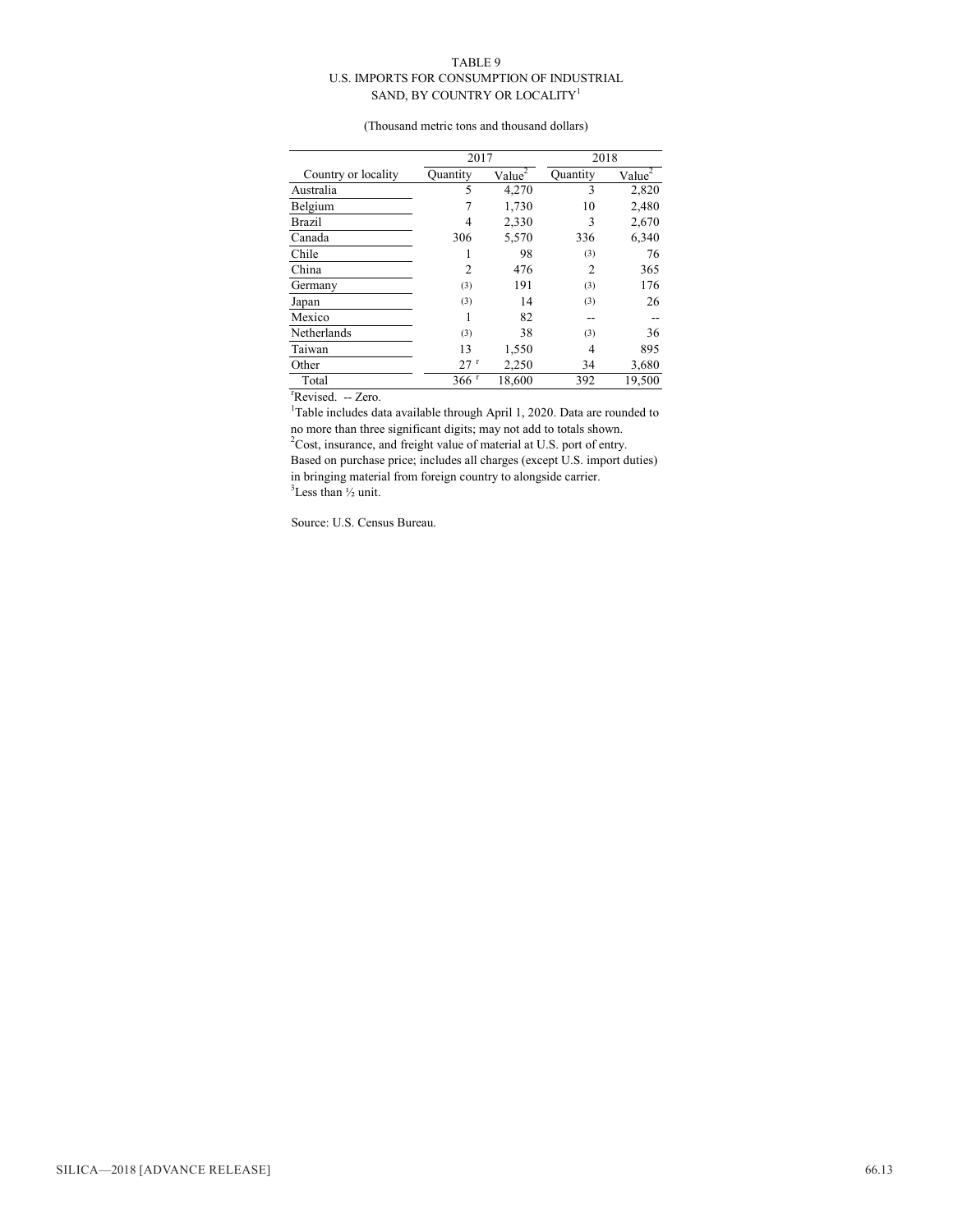#### TABLE 10

#### INDUSTRIAL SAND AND GRAVEL (SILICA): WORLD PRODUCTION, BY COUNTRY OR LOCALITY  $^{\rm l}$

#### (Thousand metric tons)

| Country or locality <sup>2</sup>             | 2014                 | 2015                                          | 2016                     | 2017                        | 2018               |
|----------------------------------------------|----------------------|-----------------------------------------------|--------------------------|-----------------------------|--------------------|
| Algeria, unspecified <sup>e</sup>            | 100                  | 65                                            | 60                       | 60                          | 60                 |
| Angola: <sup>e</sup>                         |                      |                                               |                          |                             |                    |
| Quartz                                       | 10                   | 10                                            | 10                       | 10                          | 10                 |
| Unspecified                                  | 50                   | 50                                            | 50                       | 50                          | 50                 |
| Argentina, unspecified                       | 673                  | 1,098                                         | 949                      | 949 e                       | 949 $e$            |
| Australia, quartz and quartzite <sup>e</sup> | 3,000                | 3,000                                         | 3,000                    | 3,000                       | 3,000              |
|                                              |                      |                                               |                          |                             |                    |
| Austria:                                     |                      |                                               |                          | 421 <sup>r</sup>            | 421 e              |
| Quartz and quartzite, including pegmatite    | 370                  | 319                                           | 388                      |                             |                    |
| Quartz                                       | 912                  | 1,008                                         | 841 r                    | 885 r                       | 885 e              |
| Bhutan, quartzite                            | 84                   | $80\,$                                        | 93                       | $176$ <sup>r</sup>          | 176 <sup>e</sup>   |
| Bosnia and Herzegovina, unspecified          | 92                   | 214                                           | 71                       | 65r                         | 65e                |
| Bulgaria:                                    |                      |                                               |                          |                             |                    |
| Quartz                                       | 680 e                | 947                                           | 947                      | 947 e                       | 947 e              |
| Sand                                         | NA                   | 7,640                                         | 6,289                    | 6,300 °                     | 6,300 °            |
| Cameroon: <sup>e</sup>                       |                      |                                               |                          |                             |                    |
| Quartzite                                    | 6 <sup>r</sup>       | 6 <sup>r</sup>                                | 6 <sup>r</sup>           | 6 <sup>r</sup>              | 6                  |
| Quartzite, silica                            | 4 <sup>r</sup>       | 4 <sup>r</sup>                                | 4 <sup>r</sup>           | $4^r$                       | 4                  |
| Canada, quartz                               | 2,011                | 2,053                                         | $2,256$ <sup>r</sup>     | $2,540$ <sup>r</sup>        | 2,500 °            |
| Chile:                                       |                      |                                               |                          |                             |                    |
| Quartz                                       | 269                  | 434                                           | 400                      | 552 r                       | 552 e              |
| Silica sand                                  | 924                  | 824                                           | 912                      | $888~^{\rm r}$              | 888 e              |
| Croatia, quartz and quartzite                | 127                  | 195                                           | 176                      | 141                         | $141$ $e$          |
| Cuba, unspecified                            | 47                   | 25                                            | 19                       | $22^r$                      | 22e                |
| Czechia:                                     |                      |                                               |                          |                             |                    |
| Foundry sand                                 | 603                  | 535                                           | 521                      | 556 <sup>r</sup>            | 559                |
| Glass sand                                   | 734                  | 812                                           | 801                      | $755$ <sup>r</sup>          | 743                |
| Quartz and quartzite                         | 16                   | 14                                            | 18                       | 17 <sup>r</sup>             | 16                 |
| Denmark, quartz                              | 403                  | 459                                           | 502                      | 536                         | 521                |
| Ecuador, unspecified                         | 30 <sup>e</sup>      | 30                                            | 62                       | $41$ <sup>r</sup>           | 41 <sup>e</sup>    |
|                                              |                      |                                               |                          |                             |                    |
| Egypt:                                       | 100                  | 101                                           | 101                      | 100 <sup>e</sup>            | 100 <sup>e</sup>   |
| Quartz                                       |                      |                                               |                          |                             |                    |
| Unspecified                                  | 579                  | 416                                           | 600 <sup>e</sup>         | 600 <sup>e</sup>            | $600$ $^{\circ}$   |
| Estonia, unspecified                         | 23                   | 26                                            | 57                       | 50 <sup>r</sup>             | 41                 |
| Ethiopia:                                    |                      |                                               |                          |                             |                    |
| Quartz                                       | 3                    | 3e                                            | $\mathfrak{Z}$           | 3e                          | 3e                 |
| Sand                                         | 16                   | 10                                            | 10 <sup>e</sup>          | 10 <sup>e</sup>             | $10^{-e}$          |
| France:                                      |                      |                                               |                          |                             |                    |
| Other                                        | $8,750$ <sup>r</sup> | 8,818 r                                       | $9,282$ <sup>r</sup>     | $9,300$ r, e                | 9,300 °            |
| Unspecified                                  | $8\,$ $^{\rm r}$     | 9 <sup>r</sup>                                | 9 <sup>r</sup>           | 9 r, e                      | 9e                 |
| Germany, unspecified                         | 7,836                | 7,500                                         | 7,500 °                  | 7,500 °                     | 7,500 °            |
| Greece, unspecified                          | ٠.                   | 75                                            | 142                      | 77                          | 77e                |
| Guatemala, sand                              | 53                   | 325                                           | 516                      | 69r                         | 69e                |
| Hungary:                                     |                      |                                               |                          |                             |                    |
| Foundry sand                                 | 63                   | 62 e                                          | 66                       | 71                          | 71 <sup>e</sup>    |
| Glass sand                                   | 58                   | 66                                            | 69                       | 66                          | 66e                |
| Unspecified                                  | 75                   | 80                                            | 80 <sup>e</sup>          | 80 <sup>e</sup>             | 80e                |
| India:                                       |                      |                                               |                          |                             |                    |
| Quartz and quartzite                         | 3,778                | 4,000                                         | 4,530 $^{\circ}$         | 4,500 $^{\circ}$            | 4,500 °            |
| Sand                                         | 2,728                | 3,000                                         | $3,200$ r, e             | $3,400$ r, e                | $3,400$ e          |
| Unspecified                                  | 6,302                | 4,000                                         | 4,000 °                  | 4,000 °                     | 4,000 e            |
| Indonesia: <sup>e</sup>                      |                      |                                               |                          |                             |                    |
| Silica, in the form of quartz                | 3,700                | 4,400                                         | 4,900                    | 5,500                       | 5,500              |
| Unspecified                                  | 35                   | 35                                            | 35                       | 35                          | 35                 |
| Iran, glass sand <sup>e</sup>                | 1,500                | 1,500                                         | 1,500                    | 1,500                       | 1,500              |
|                                              |                      |                                               |                          |                             | $-$ e              |
| Iraq, unspecified                            | 3                    | $\mathord{\hspace{1pt}\text{--}\hspace{1pt}}$ | $\overline{\phantom{a}}$ | $\mathcal{L}_{\mathcal{F}}$ |                    |
| Israel, unspecified                          | 200 e                | 218                                           | 302                      | 560 <sup>r</sup>            | $560$ $^{\circ}$   |
| Italy, unspecified                           | 11,602               | 13,900                                        | 13,900                   | $14,000$ $\degree$          | $14,000$ $\degree$ |
| Jamaica, unspecified                         | 16                   | 16                                            | 20                       | 20 <sup>e</sup>             | 20 <sup>e</sup>    |
| Japan, unspecified                           | 2,932                | 2,845                                         | 2,762                    | 2,695                       | 2,524              |
| Jordan, unspecified                          | $200$ r, e           | $200$ r, e                                    | $3,612$ <sup>r</sup>     | $426$ <sup>r</sup>          | 400 e              |
| See footnotes at end of table.               |                      |                                               |                          |                             |                    |